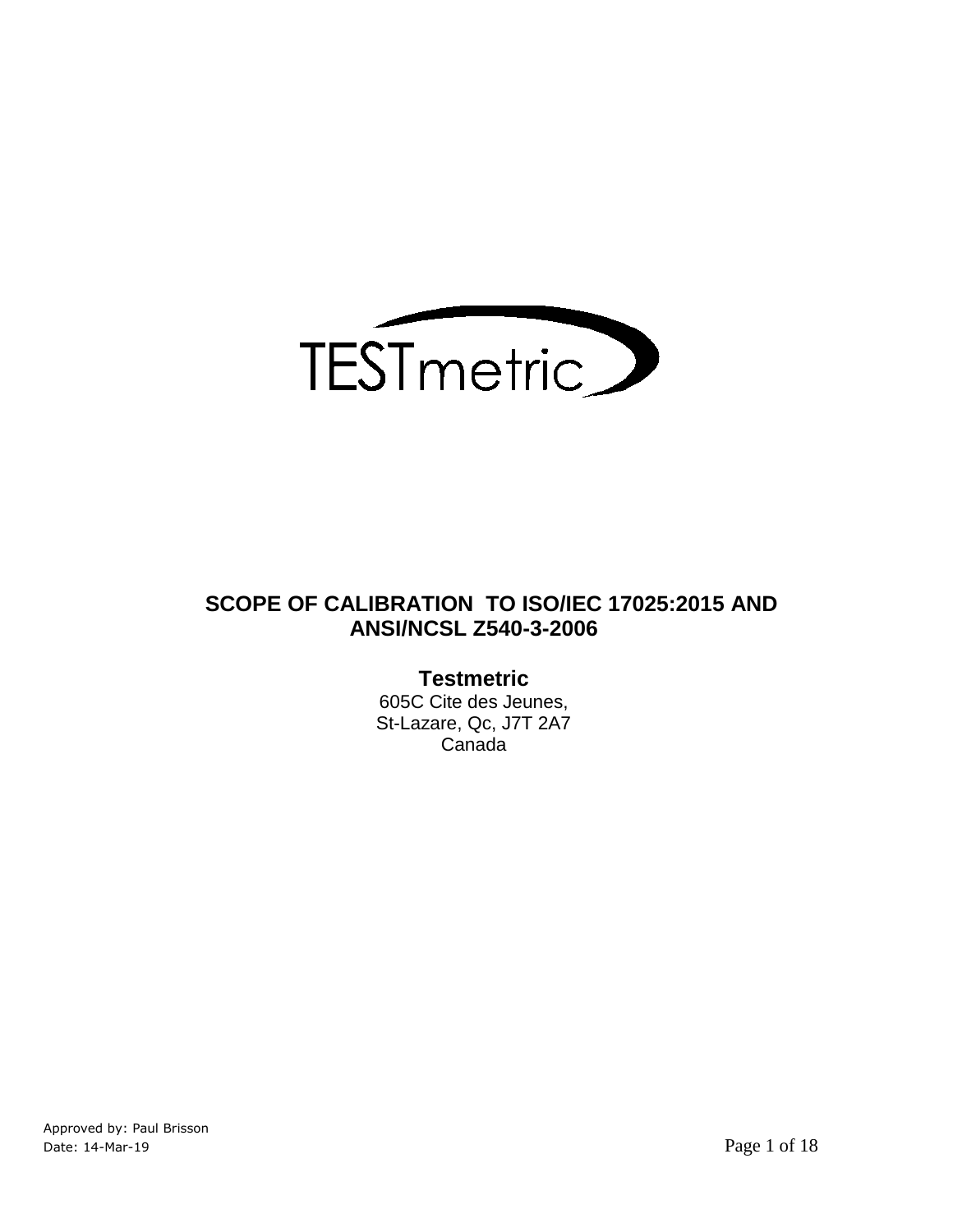# **SCOPE OF CALIBRATION**

#### I.Dimensional

| Parameter/Equipment                    | Range                                                                                  | $CMC2, 4(\pm)$                                                                                                                           | Comments                    |
|----------------------------------------|----------------------------------------------------------------------------------------|------------------------------------------------------------------------------------------------------------------------------------------|-----------------------------|
| Calipers and Micrometers -             | Up to $6$ in<br>$(6 \text{ to } 12)$ in<br>$(12 \text{ to } 24)$ in<br>$(24 to 60)$ in | $(16 + 22L) \,\mu$ in<br>$(3 + 14L)$ µin<br>$(20L)$ µin<br>$(110 + 13L)$ µin                                                             | Gage blocks                 |
| <b>Universal Measuring</b><br>Machines | Up to $6$ in<br>$(6 to 10)$ in                                                         | $(4.4 + 13L) \,\mu$ in<br>$14L \mu$ in                                                                                                   | Gage blocks                 |
| Protractors/Angle<br>Meters/Levels     | $(0 to 360)$ °                                                                         | $0.0079$ °                                                                                                                               | Sine plate, gage blocks     |
| Length Measurements -<br>1D            | Up to $0.1$ in<br>$(0.1$ to 1) in<br>$(1 to 4)$ in<br>$(4 to 6)$ in<br>$(6 to 10)$ in  | $4.9 \mu$ in<br>$(3.9 + 0.28L) \,\mu \text{in}$<br>$(2.8 + 1.5L) \,\mu \text{in}$<br>$(5.1 + 0.9L) \,\mu \text{in}$<br>$(6 + 0.71L)$ uin | Gage blocks and<br>Supermic |
|                                        | $(10 to 12)$ in<br>$(12 \text{ to } 24)$ in                                            | $(8.5 + 1.3L) \,\mu\text{in}$<br>$(7.8L)$ µin                                                                                            | Gage blocks                 |
| Rulers/Tape Measures                   | Up to $6$ in<br>$(6 \text{ to } 12)$ in<br>$(12 \text{ to } 24)$ in<br>$(2 to 100)$ ft | $(180 + 2.9L) \,\mu\text{in}$<br>$(160 + 7.4L)$ µin<br>$(61 + 16L)$ µin<br>$450 \mu$ in every 2 ft                                       | Gage blocks                 |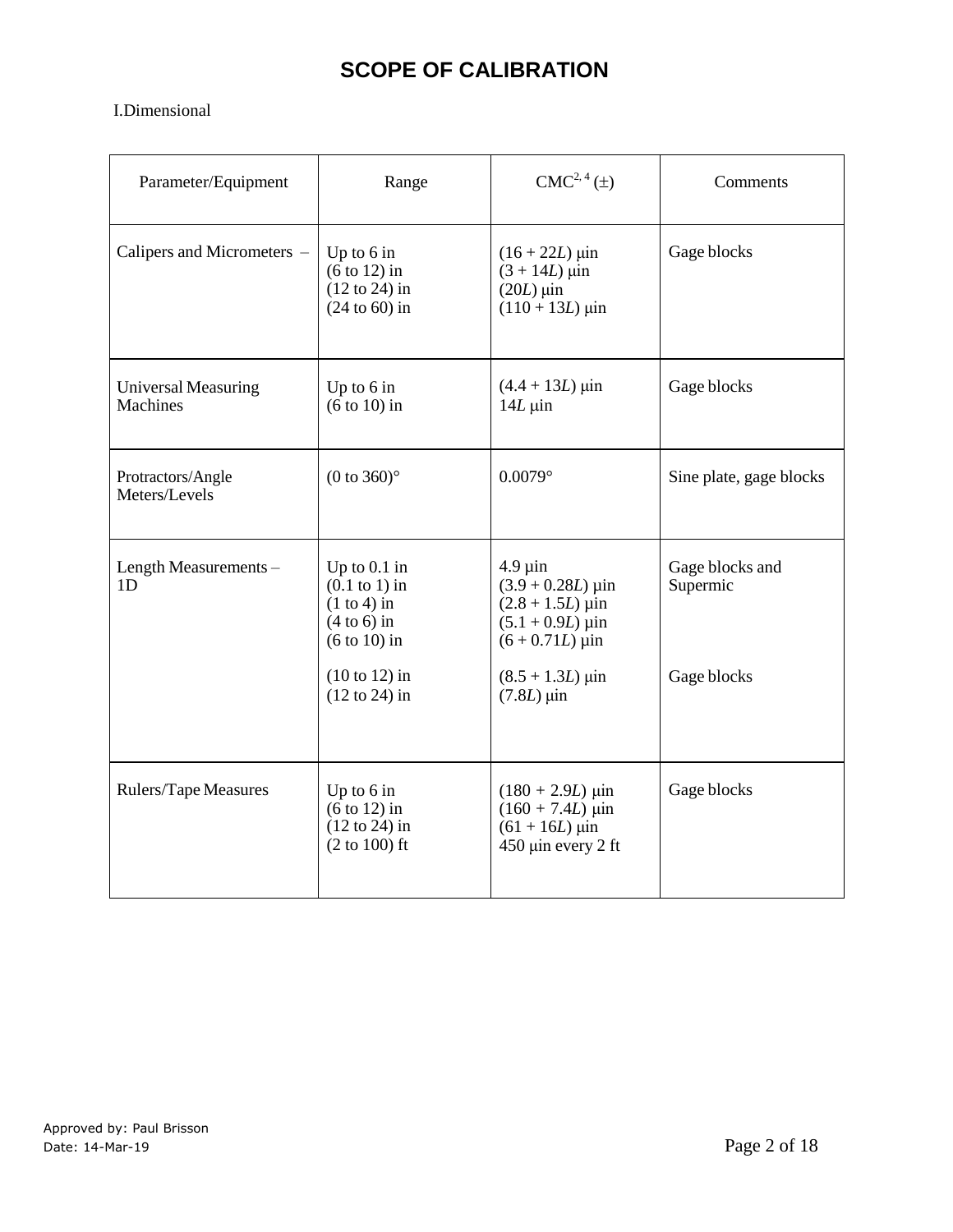| Parameter/Equipment           | Range                                                                                                                    | $CMC2, 4(\pm)$                                                                                                                                                  | Comments                                                                      |
|-------------------------------|--------------------------------------------------------------------------------------------------------------------------|-----------------------------------------------------------------------------------------------------------------------------------------------------------------|-------------------------------------------------------------------------------|
| Pin/Plug/Thread Wire<br>Gages | Up to $0.1$ in<br>$(0.1 \text{ to } 1)$ in<br>$(1 to 3)$ in<br>$(3 \text{ to } 4)$ in<br>$(4 to 6)$ in<br>$(6 to 10)$ in | $5.1 \,\mathrm{\mu}$ in<br>$(4 + 0.28L) \,\mu \text{in}$<br>$(2.9 + 1.4L)$ µin<br>$(2.7 + 1.5L)$ µin<br>$(5.2 + 0.9L) \,\mu \text{in}$<br>$(6 + 0.7L) \,\mu$ in | Gage blocks<br>Gage blocks and<br>Supermic <sup>™</sup> (H28<br>handbook)     |
| <b>Radius Gages</b>           | Up to $12$ in                                                                                                            | $0.001$ in                                                                                                                                                      | Optical comparator                                                            |
| <b>Thread Gages</b>           | Up to $0.1$ in<br>$(0.1$ to 1) in<br>$(1 to 2)$ in<br>$(2 to 10)$ in                                                     | $24 \mu$ in<br>$(24 + 0.05L) \,\mu \text{in}$<br>$(24 + 0.3L) \,\mu \text{in}$<br>$(24 + 0.4L) \,\mu \text{in}$                                                 | Supermic <sup>™</sup> , gage<br>blocks, and thread wires                      |
| Height/Depth Gages            | Up to $12$ in<br>$(12 \text{ to } 60)$ in                                                                                | $(170 + 0.18L) \,\mu \text{in}$<br>$(110 + 5.4L) \,\mu \text{in}$                                                                                               | Gage blocks and<br>surface plate                                              |
| <b>Thickness Gages</b>        | Up to $1$ in                                                                                                             | $(0.0021 + 0.03L)$ in                                                                                                                                           | Step blocks                                                                   |
| Squareness                    | Up to $4$ in<br>$(4 to 17)$ in                                                                                           | $79 \mu$ in<br>$120 \,\mu$ in                                                                                                                                   | Granite angle block,<br>surface plate, gage<br>amplifier and master<br>square |
| Surface Flatness-             |                                                                                                                          |                                                                                                                                                                 |                                                                               |
| <b>Optical Flat</b>           | Up to $4$ in                                                                                                             | $3.7 \mu$ in                                                                                                                                                    | Optical flats and Van<br>Keuren monochromatic<br>light                        |
| Surface                       | Up to 24 in                                                                                                              | $93 \mu$ in                                                                                                                                                     | Surface plate with<br>reference standard                                      |
| Parallelism                   | Up to 24 in                                                                                                              | $46 \mu$ in                                                                                                                                                     | Surface plate with<br>reference standard                                      |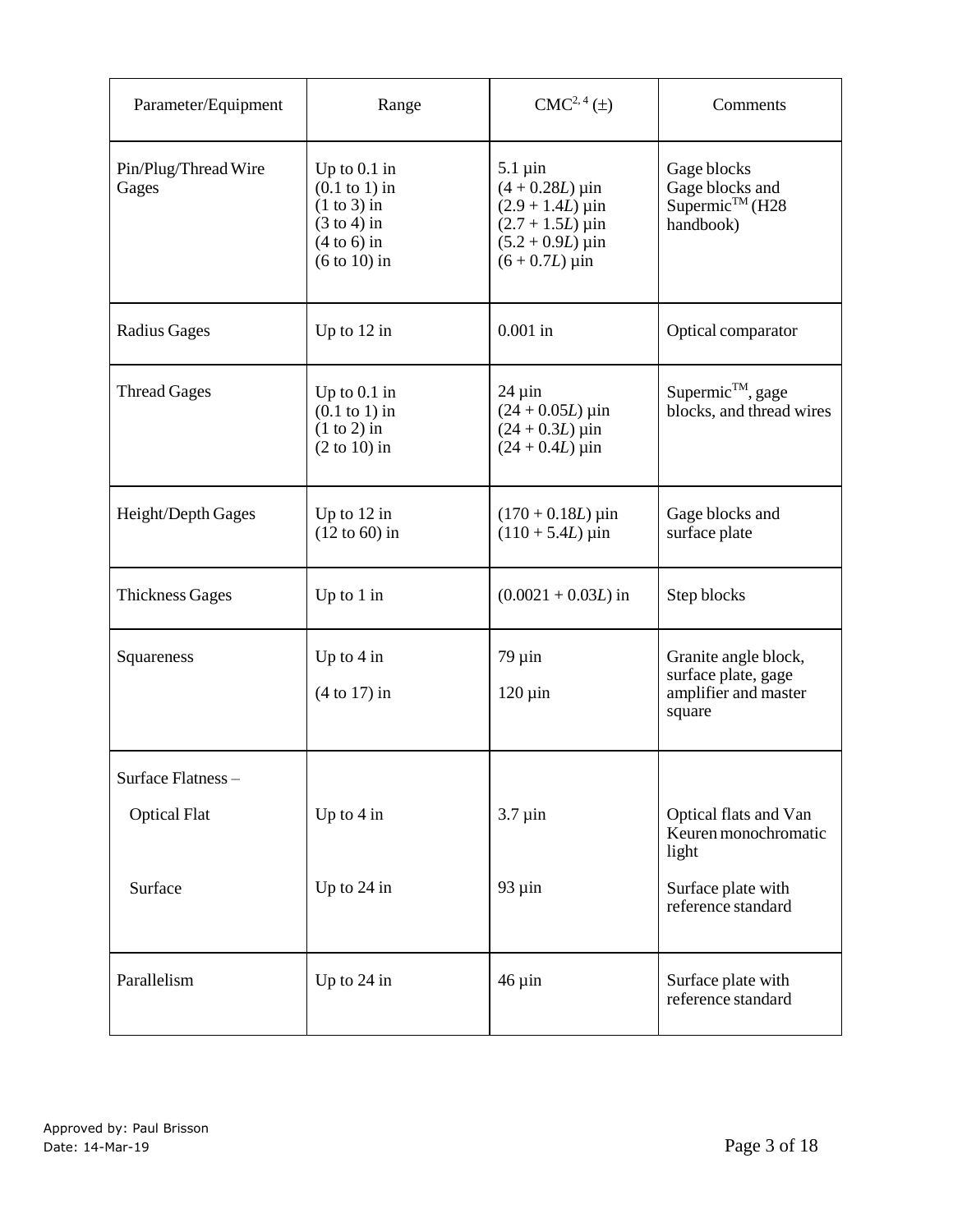| Parameter/Equipment                                | Range                                                                                         | $CMC2, 4(\pm)$                                                                                                               | Comments                                          |
|----------------------------------------------------|-----------------------------------------------------------------------------------------------|------------------------------------------------------------------------------------------------------------------------------|---------------------------------------------------|
| Gage Blocks                                        | Up to $0.1$ in<br>$(0.1$ to 1) in<br>$(1 to 3)$ in<br>$(3 \text{ to } 4)$ in<br>$(4 to 6)$ in | $4.9 \mu$ in<br>$(3.8 + 0.35L) \,\mu\text{in}$<br>$(2.7 + 1.5L)$ µin<br>$(2.9 + 1.4L)$ µin<br>$(3.3 + 1.3L) \,\mu \text{in}$ | Gage blocks<br>CROBLOX/Grade 00<br>and lab master |
| $Sieves -$                                         |                                                                                               |                                                                                                                              | <b>ASTME11</b>                                    |
| Opening Size $(X/Y)$<br>and Wire Diameter<br>(X/Y) | Up to $5$ in                                                                                  | $(88 + 15L) \,\mu \text{in}$                                                                                                 | Optical comparator with<br>gage blocks            |
| Durometers-                                        |                                                                                               |                                                                                                                              | ASTM D2240                                        |
| Types $A, B, C, D, O,$<br>DO and OO                |                                                                                               |                                                                                                                              |                                                   |
| <b>Indentor Extension and</b><br>$Shape -$         |                                                                                               |                                                                                                                              |                                                   |
| Diameter                                           | Up to $0.25$ in                                                                               | $0.001$ in                                                                                                                   | Optical comparator                                |
| Radius                                             | Up to $0.5$ in                                                                                | $0.001$ in                                                                                                                   |                                                   |
| Angle                                              | Up to $90^\circ$                                                                              | $0.097^\circ$                                                                                                                |                                                   |
| Extension                                          | Up to $0.5$ in                                                                                | $830 \,\mu$ in                                                                                                               |                                                   |
| <b>Indentor Display</b>                            | Up to $0.1$ in                                                                                | 330 µin                                                                                                                      | Gage blocks                                       |
| Spring Calibration-<br>Force                       | Up to $5 \text{ kg}$                                                                          | $0.26$ g                                                                                                                     | Mass and balance                                  |
| Angle Blocks                                       | Up to $180^\circ$                                                                             | $0.097^\circ$                                                                                                                | Optical comparator                                |
| $V-block -$                                        |                                                                                               |                                                                                                                              |                                                   |
| Parallelism                                        | Up to 24 in                                                                                   | $46 \mu$ in                                                                                                                  | Surface plate, reference                          |
| Squareness                                         | Up to $4$ in<br>$(4 to 17)$ in                                                                | $79 \mu$ in<br>$120 \,\mu \text{in}$                                                                                         | standard, and master<br>square                    |
| Flatness                                           | Up to $24$ in                                                                                 | $93 \mu$ in                                                                                                                  |                                                   |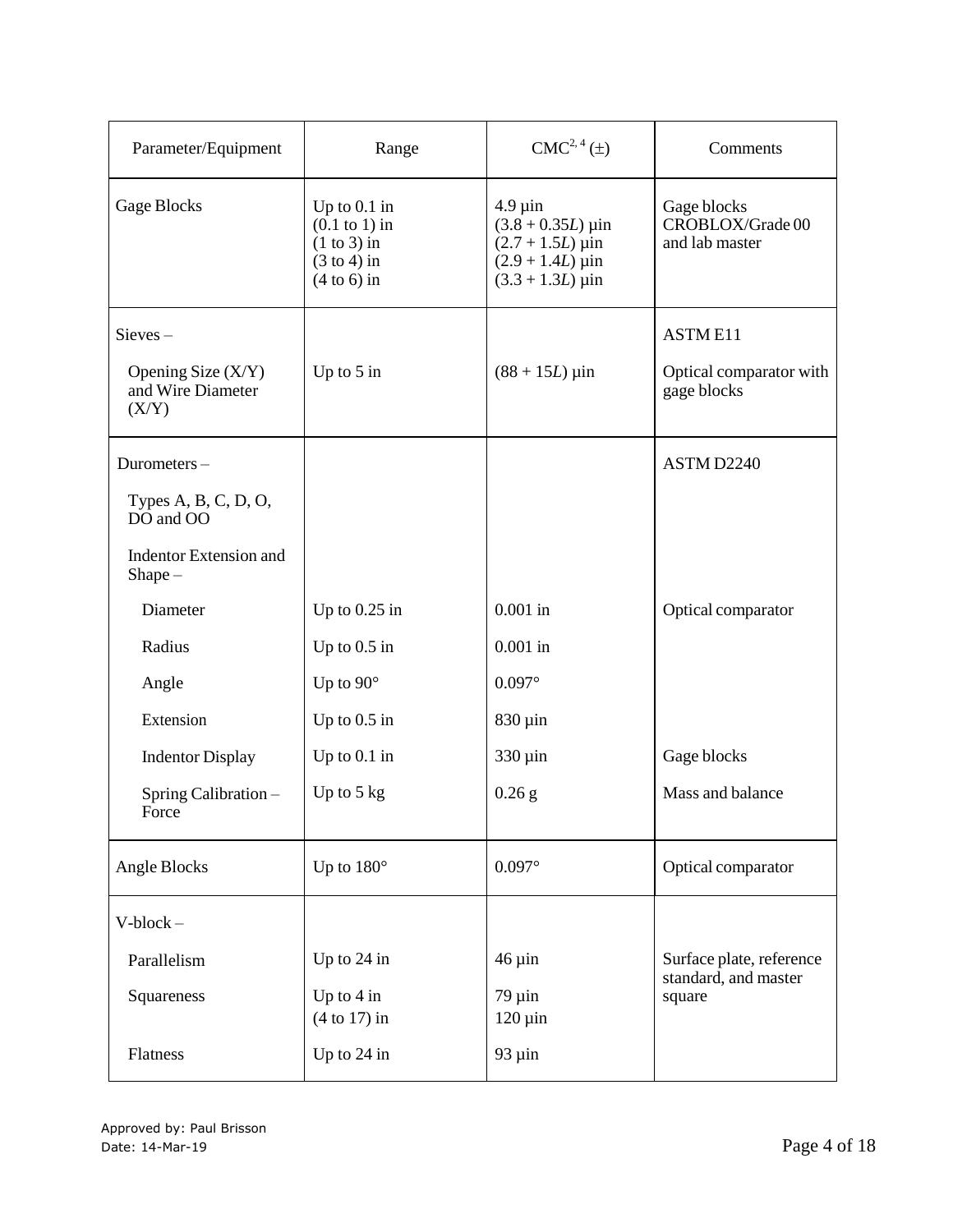| Parameter/Equipment | Range                                                                                                           | $CMC2, 4(\pm)$                                                                                                                              | Comments                       |
|---------------------|-----------------------------------------------------------------------------------------------------------------|---------------------------------------------------------------------------------------------------------------------------------------------|--------------------------------|
| Angle Irons $-$     |                                                                                                                 |                                                                                                                                             |                                |
| Parallelism         | Up to 24 in                                                                                                     | $46 \mu$ in                                                                                                                                 | Surface plate, reference       |
| Squareness          | Up to $4 \text{ in}$<br>$(4 to 17)$ in                                                                          | $79 \mu$ in<br>$120 \,\mathrm{\mu}$ in                                                                                                      | standard, and master<br>square |
| <b>Flatness</b>     | Up to $24$ in                                                                                                   | $93 \mu$ in                                                                                                                                 |                                |
| <b>Ring Gages</b>   | Up to $0.1$ in<br>$(0.1$ to 1) in<br>$(1 to 3)$ in<br>$(3 \text{ to } 4)$ in<br>$(4 to 6)$ in<br>$(6 to 10)$ in | $5.6 \,\mathrm{\mu}$ in<br>$(4.7 + 0.24L) \,\mu$ in<br>$(3.6 + 1.3L)$ uin<br>$(3.2 + 1.5L)$ µin<br>$(5.6 + 0.9L)$ uin<br>$(6.4 + 0.7L)$ µin | Gage blocks and<br>Supermic    |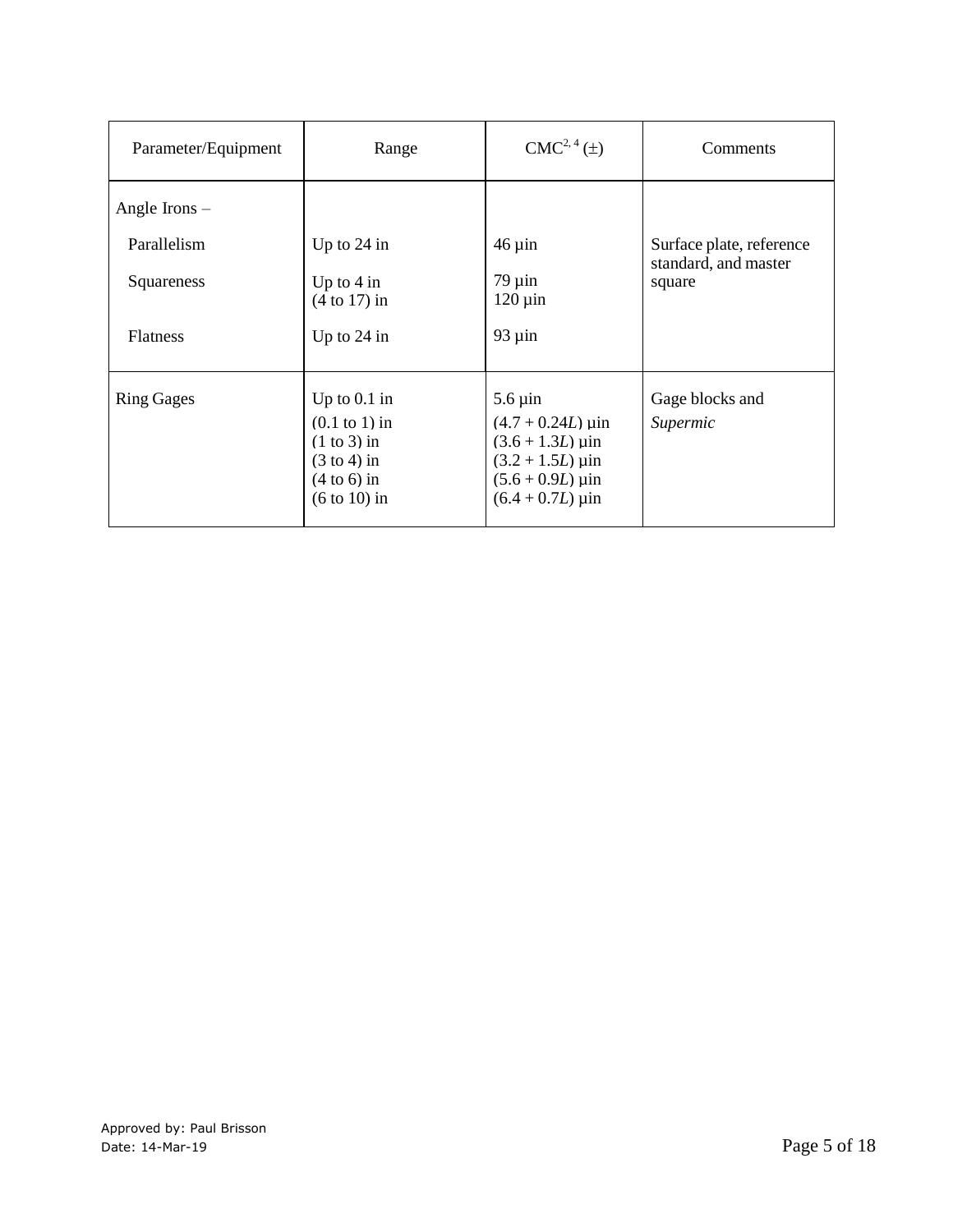### II. Electrical – DC/Low Frequency

| Parameter/Equipment                                                       | Range                                                                                                                                                                                                                                                                                                        | $CMC2, 5, 6(\pm)$                                                                                                                                                                                                                                                  | Comments                                                          |
|---------------------------------------------------------------------------|--------------------------------------------------------------------------------------------------------------------------------------------------------------------------------------------------------------------------------------------------------------------------------------------------------------|--------------------------------------------------------------------------------------------------------------------------------------------------------------------------------------------------------------------------------------------------------------------|-------------------------------------------------------------------|
| DC Voltage <sup>3</sup> –<br>Generate                                     | $(0 \text{ to } 329.9999) \text{ mV}$<br>$(0.33 \text{ to } 3.299999) \text{ V}$<br>(3.3 to 32.9999) V<br>(33 to 329.9999) V<br>$(100 \text{ to } 1000) \text{ V}$                                                                                                                                           | $0.0012 \% + 2.2 \mu V$<br>$0.00030\% + 20 \mu V$<br>$0.00080\% + 0.060$ mV<br>$0.0011\% + 1.5$ mV<br>$0.0012\% + 5.2$ mV                                                                                                                                          | Fluke 5520A/SC1100                                                |
| DC Voltage - Measure                                                      | $(0 to 100)$ mV<br>100 mV to 1 V<br>(1 to 10) V<br>(10 to 100) V<br>$(100 \text{ to } 1000) \text{ V}$                                                                                                                                                                                                       | $5.6 \mu V/V + 1.1 \mu V$<br>$7.0 \mu V/V + 1.7 \mu V$<br>$6.9 \mu V/V + 16 \mu V$<br>$0.0010\% + 0.18$ mV<br>$0.0010\% + 2.3$ mV                                                                                                                                  | Fluke 8846A                                                       |
| DC High Voltage $3-$<br>Measure                                           | $(1 to 20)$ kV<br>$(20 \text{ kV range})$<br>20 kV to 70 kV<br>(70 kV range)                                                                                                                                                                                                                                 | $(2.9 + 0.34E)$ V<br>$(0.30 + 0.48E)$ V                                                                                                                                                                                                                            | Precision high voltage<br>meter and probe<br>$E$ is voltage in kV |
| DC Current <sup>3</sup> –<br>Generate<br>Clamp meters $-$<br>Non-Toroidal | $(0 \text{ to } 329.999) \mu A$<br>(0.33 to 3.29999) mA<br>$(3.3 \text{ to } 32.9999) \text{ mA}$<br>(33 to 329.999) mA<br>(0 to 1.09999) A<br>$(1.1$ to 2.99999) A<br>(0 to 10.9999) A<br>$(11 \text{ to } 20.5)$ A<br>$(10 to 150)$ A<br>$(150 \text{ A to } 500) \text{ A}$<br>$(500 \text{ to } 1025)$ A | $2.1 \mu A/A + 2.1 \mu A$<br>$0.69 \mu A/A + 22 \mu A$<br>$0.61 \mu A/A + 0.22 \mu A$<br>$0.62 \mu A/A + 2.2 \mu A$<br>$4.1 \mu A/A + 5.8 \text{ mA}$<br>$0.0033\% + 5.8 \text{ mA}$<br>$0.0021\% + 62 \text{ mA}$<br>$0.017% + 61$ mA<br>1.2%<br>0.90 %<br>0.70 % | Fluke 5520A/SC1100<br>Fluke 5520A & coil                          |
| DC Current - Measure                                                      | (0 to 100) nA<br>100 nA to $1 \mu$ A<br>$(1 \text{ to } 10) \mu A$<br>$(10 \text{ to } 100) \mu A$<br>$100 \mu A$ to $1 \text{ mA}$<br>$(1 to 10)$ mA<br>$(10 to 100)$ mA<br>100 mA to 10 A<br>$10 \mu A$ to $200 \text{ mA}$                                                                                | $6.2 \mu A/A + 0.21 nA$<br>$0.60 \mu A/A + 2.1 \text{ nA}$<br>$0.30 \mu A/A + 21 nA$<br>$0.20 \mu A/A + 0.21 \mu A$<br>$0.20 \mu A/A + 2.1 \mu A$<br>$0.20 \mu A/A + 21 \mu A$<br>$0.40 \mu A/A + 0.21 \text{ mA}$<br>$0.20 \mu A/A + 2.1 \text{ mA}$<br>0.30 %    | Fluke 8846A<br>w/ digital meter                                   |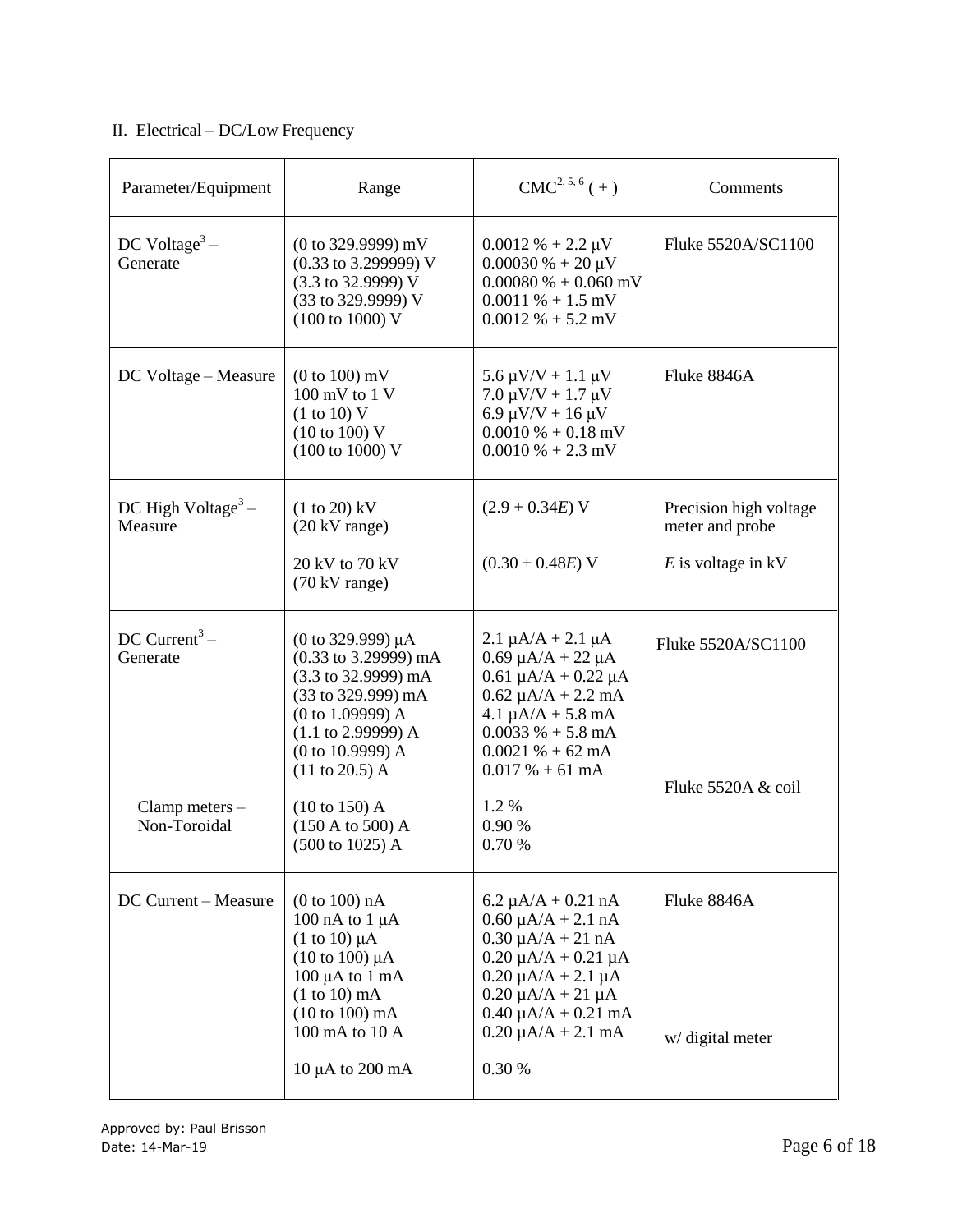| Parameter/Equipment                                                                       | Range                                | $CMC2,5(\pm)$               | Comments           |
|-------------------------------------------------------------------------------------------|--------------------------------------|-----------------------------|--------------------|
| <b>Electrical Calibration of</b><br>Temperature Indicators<br>RTD simulation <sup>3</sup> | -200 °C to 660 °C                    | $0.0065\% + 0.040\degree C$ | Fluke 5520A/SC1100 |
| AC Power <sup>3</sup> –<br>$(0.2 \text{ to } 20.5) \text{ A}$<br>$(45 \text{ to } 65)$ Hz | $(0.033 \text{ to } 1020) \text{ V}$ | 0.080%                      | Fluke 5520A/SC1100 |
| DC Power <sup>3</sup> $-$<br>$(0.2 \text{ to } 20.5) \text{ A}$                           | (1 to 1020) V                        | 0.035 %                     | Fluke 5520A/SC1100 |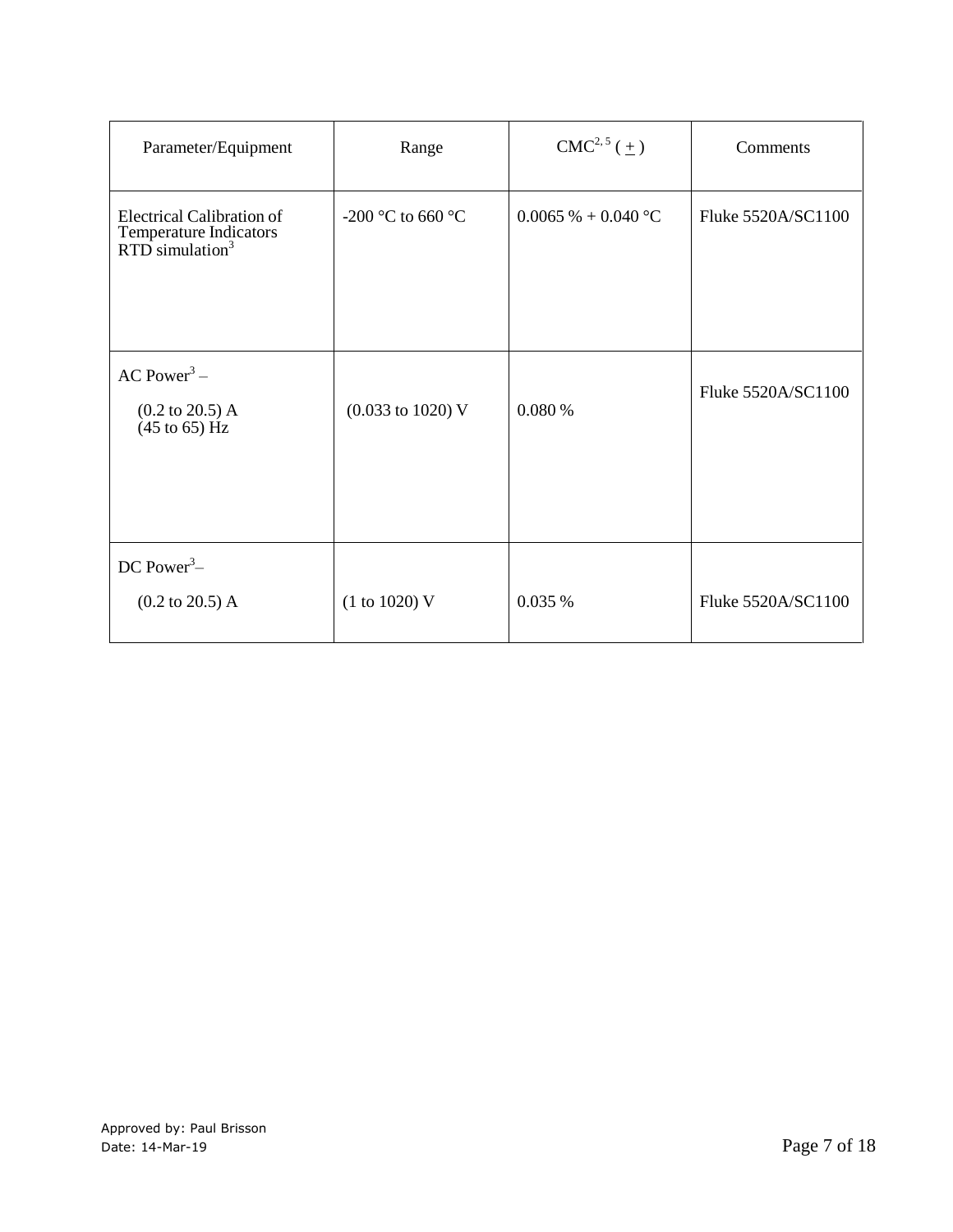| Electrical Calibration of<br>Thermocouple Indicating<br>Devices <sup>3</sup> –<br>Type J | -210 °C to -100 °C<br>$-100$ °C to $-30$ °C<br>-30 °C to 760 °C<br>760 °C to 1200 °C                   | $0.27$ °C<br>0.16 °C<br>$0.17 \text{ °C}$<br>$0.23$ °C                           | Fluke 5520A/SC1100 |
|------------------------------------------------------------------------------------------|--------------------------------------------------------------------------------------------------------|----------------------------------------------------------------------------------|--------------------|
| Type K                                                                                   | -200 °C to -100 °C<br>-100 °C to -25 °C<br>-25 °C to 120 °C<br>120 °C to 1000 °C<br>1000 °C to 1372 °C | $0.33$ °C<br>0.18 °C<br>$0.16\text{ °C}$<br>$0.26\text{ °C}$<br>$0.40\text{ °C}$ |                    |
| Type T                                                                                   | -250 °C to -150 °C<br>-150 °C to 0 °C<br>0 °C to 120 °C<br>120 °C to 400 °C                            | $0.63$ °C<br>$0.24$ °C<br>$0.16\text{ °C}$<br>$0.14$ °C                          |                    |
| Type K                                                                                   | -200 to 100 $^{\circ}$ C<br>-100 to 1000 $^{\circ}$ C<br>1000 to 1370 °C                               | $0.5^{\circ}C$<br>$0.4$ °C<br>$0.5^{\circ}$ C                                    |                    |
| Type J                                                                                   | -210 to 1130 °C                                                                                        | $0.4$ °C                                                                         |                    |
| Type T                                                                                   | -250 to -150 °C<br>-150 to 400 °C                                                                      | $0.7$ °C<br>$0.4$ °C                                                             |                    |

| Parameter/Range                                                                                                                                                                                                                    | Frequency                                                                                                                            | $CMC2, 5, 6(+)$                                                                                                                                             | Comments           |
|------------------------------------------------------------------------------------------------------------------------------------------------------------------------------------------------------------------------------------|--------------------------------------------------------------------------------------------------------------------------------------|-------------------------------------------------------------------------------------------------------------------------------------------------------------|--------------------|
| AC Voltage – Generate<br>$(0.0032 \text{ to } 32.99) \text{ mV}$<br>$(33 \text{ to } 329.99) \text{ mV}$<br>$(0.33$ to 3.299999) V<br>$(3.3 \text{ to } 32.9999)$ V<br>$(33 \text{ to } 329.9999)$ V<br>$(100 \text{ to } 1020)$ V | 45 Hz to 1 kHz<br>45 Hz to 1 kHz<br>45 Hz to 1 kHz<br>45 Hz to 1 kHz<br>45 Hz to 1 kHz<br>45 Hz to 1 kHz                             | $0.012\% + 5.0 \,\mu\text{V}$<br>$0.011\% + 6.5 \,\mu\text{V}$<br>$0.012\% + 59 \mu V$<br>$0.012\% + 0.61$ mV<br>$0.015\% + 3.2$ mV<br>$0.022 \% + 29$ mV   | Fluke 5520A/SC1100 |
| AC Voltage – Measure<br>$1 \mu V$ to 0.01 V<br>$(0.01 \text{ to } 0.1) \text{ V}$<br>$(0.1 \text{ to } 1.0)$ V<br>$(1.0 \text{ to } 10.0) \text{ V}$<br>$(10.0 \text{ to } 100.0)$ V<br>$(100.0 \text{ to } 1000) \text{ V}$       | $40$ Hz to $20$ kHz<br>$40$ Hz to $20$ kHz<br>40 Hz to $20$ kHz<br>$40$ Hz to $20$ kHz<br>$40$ Hz to $20$ kHz<br>$40$ Hz to $20$ kHz | $0.020\% + 1.5 \,\mu\text{V}$<br>$0.0070\% + 5.4 \,\mu\text{V}$<br>$0.0070\% + 41 \mu V$<br>$0.0070\% + 0.48$ mV<br>$0.020\% + 4.4$ mV<br>$0.020\% + 39$ mV | Fluke 8846A        |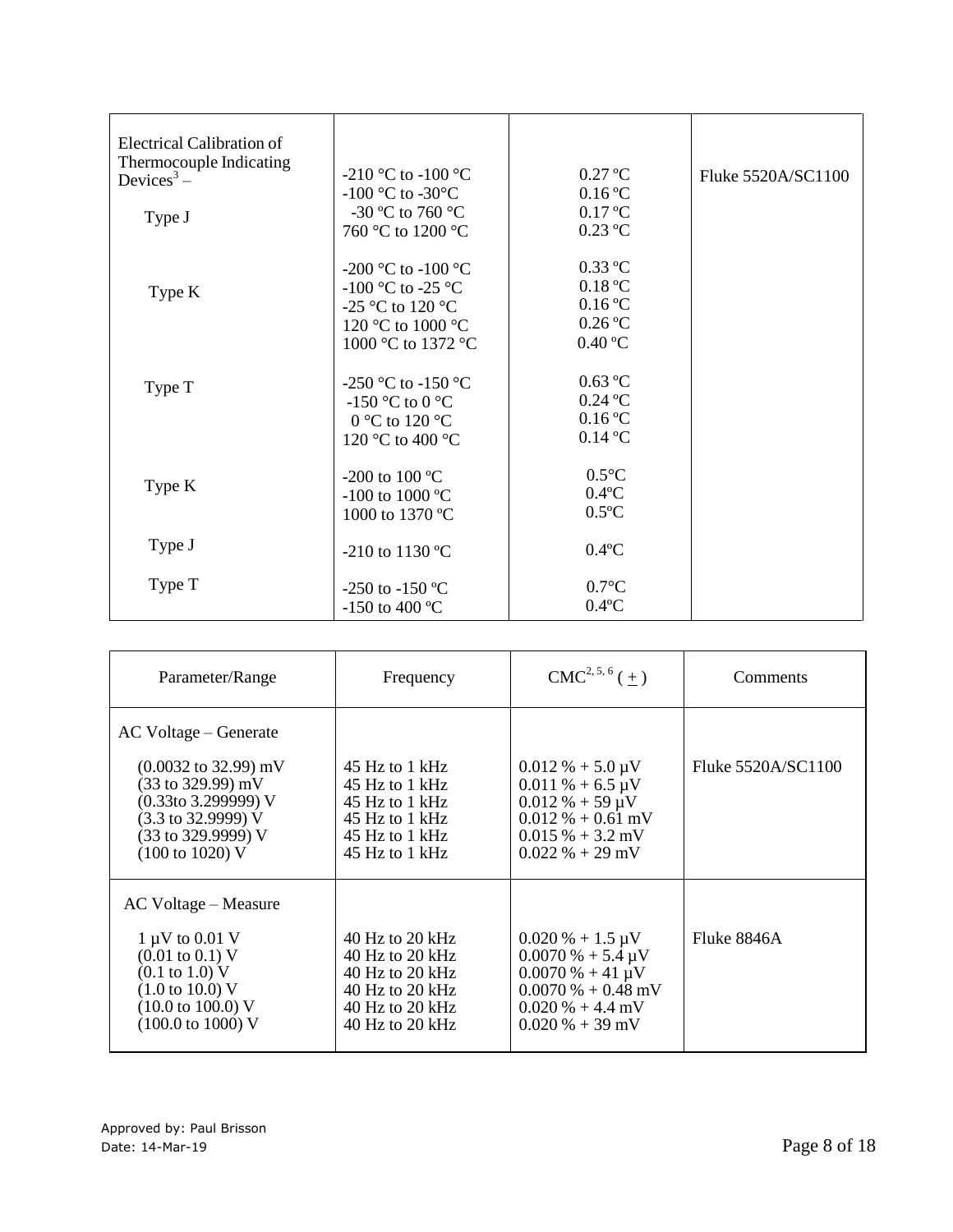| Parameter/Range                                                                                                                                                                                                                                          | Frequency                                                                                                                                      | $CMC2, 5, 6(\pm)$                                                                                                                                                                                                          | Comments                                  |
|----------------------------------------------------------------------------------------------------------------------------------------------------------------------------------------------------------------------------------------------------------|------------------------------------------------------------------------------------------------------------------------------------------------|----------------------------------------------------------------------------------------------------------------------------------------------------------------------------------------------------------------------------|-------------------------------------------|
| AC High Voltage -<br>Measure $3$                                                                                                                                                                                                                         |                                                                                                                                                |                                                                                                                                                                                                                            |                                           |
| $(1 to 20)$ kV<br>20 kV range                                                                                                                                                                                                                            | 60 Hz                                                                                                                                          | $(5.7 + 0.43E)$ V                                                                                                                                                                                                          | Precision high voltage<br>meter and probe |
| $(20 \text{ to } 70) \text{ kV}$<br>70 kV range                                                                                                                                                                                                          | 60 Hz                                                                                                                                          | $(1.5 + 0.65E)$ V                                                                                                                                                                                                          | $E$ is voltage in kV                      |
| $AC$ Current <sup>3</sup> – Generate                                                                                                                                                                                                                     |                                                                                                                                                |                                                                                                                                                                                                                            |                                           |
| $(29 \text{ to } 329.99) \mu A$<br>$(0.33 \text{ to } 3.299) \text{ mA}$<br>$(3.3 \text{ to } 32.99) \text{ mA}$<br>(33 to 329.99) mA<br>$(0.33 \text{ to } 1.09999) \text{ A}$<br>$(1.1$ to 2.99999) A<br>(3 to 10.9999) A<br>$(11 \text{ to } 20.5)$ A | 45 Hz to 1 kHz<br>45 Hz to 1 kHz<br>45 Hz to 1 kHz<br>45 Hz to 1 kHz<br>45 Hz to 1 kHz<br>45 Hz to 1 kHz<br>45 Hz to 100 Hz<br>45 Hz to 100 Hz | $0.070\% + 0.24 \mu A$<br>$0.080\% + 0.68\,\mu A$<br>$0.030\% + 3.9 \mu A$<br>$0.030\% + 33 \mu A$<br>$0.040\% + 0.25 \text{ mA}$<br>$0.040\% + 0.43 \text{ mA}$<br>$0.010\% + 22 \text{ mA}$<br>$0.060\% + 26 \text{ mA}$ | Fluke 5520A/SC1100                        |
| Clamp Meters - Toroidal                                                                                                                                                                                                                                  |                                                                                                                                                |                                                                                                                                                                                                                            |                                           |
| $(10 \text{ to } 150)$ A<br>$(150 \text{ to } 500)$ A<br>$(500 \text{ to } 1025)$ A                                                                                                                                                                      | $(45 \text{ to } 65) \text{ Hz}$<br>$(45 \text{ to } 65)$ Hz<br>$(45$ to 65) Hz                                                                | 0.60%<br>0.40 %<br>0.30 %                                                                                                                                                                                                  | Fluke 5520A & coil                        |
| Clamp Meters-<br>Non-Toroidal                                                                                                                                                                                                                            |                                                                                                                                                |                                                                                                                                                                                                                            |                                           |
| $(10 \text{ to } 150)$ A<br>$(150 \text{ to } 500)$ A<br>$(500 \text{ to } 1025)$ A                                                                                                                                                                      | $(45 \text{ to } 65) \text{ Hz}$<br>$(45$ to 65) Hz<br>$(45 \text{ to } 65)$ Hz                                                                | 1.8%<br>1.3%<br>0.80 %                                                                                                                                                                                                     |                                           |
| $AC$ Current <sup>3</sup> – Measure                                                                                                                                                                                                                      |                                                                                                                                                |                                                                                                                                                                                                                            |                                           |
| 100 pA to 100 μA<br>$100 \mu A$ to $1 \text{ mA}$<br>$(1 to 10)$ mA                                                                                                                                                                                      | 45 Hz to 1 kHz<br>45 Hz to 5 kHz<br>45 Hz to 5 kHz                                                                                             | $0.057 \% + 0.045 \mu A$<br>$0.056\% + 0.35 \mu A$<br>$0.056\% + 3.5 \mu A$                                                                                                                                                | Fluke 8846A                               |
| $(10 to 100)$ mA<br>100 mA to 1 A                                                                                                                                                                                                                        | 45 Hz to 5 kHz<br>45 Hz to 5 kHz                                                                                                               | $0.056\% + 36\mu A$<br>$0.076\% + 0.36$ mA                                                                                                                                                                                 | w/ digital meter                          |
| $10 \mu A$ to $200 \text{ mA}$                                                                                                                                                                                                                           | $60$ Hz                                                                                                                                        | 0.36 %                                                                                                                                                                                                                     |                                           |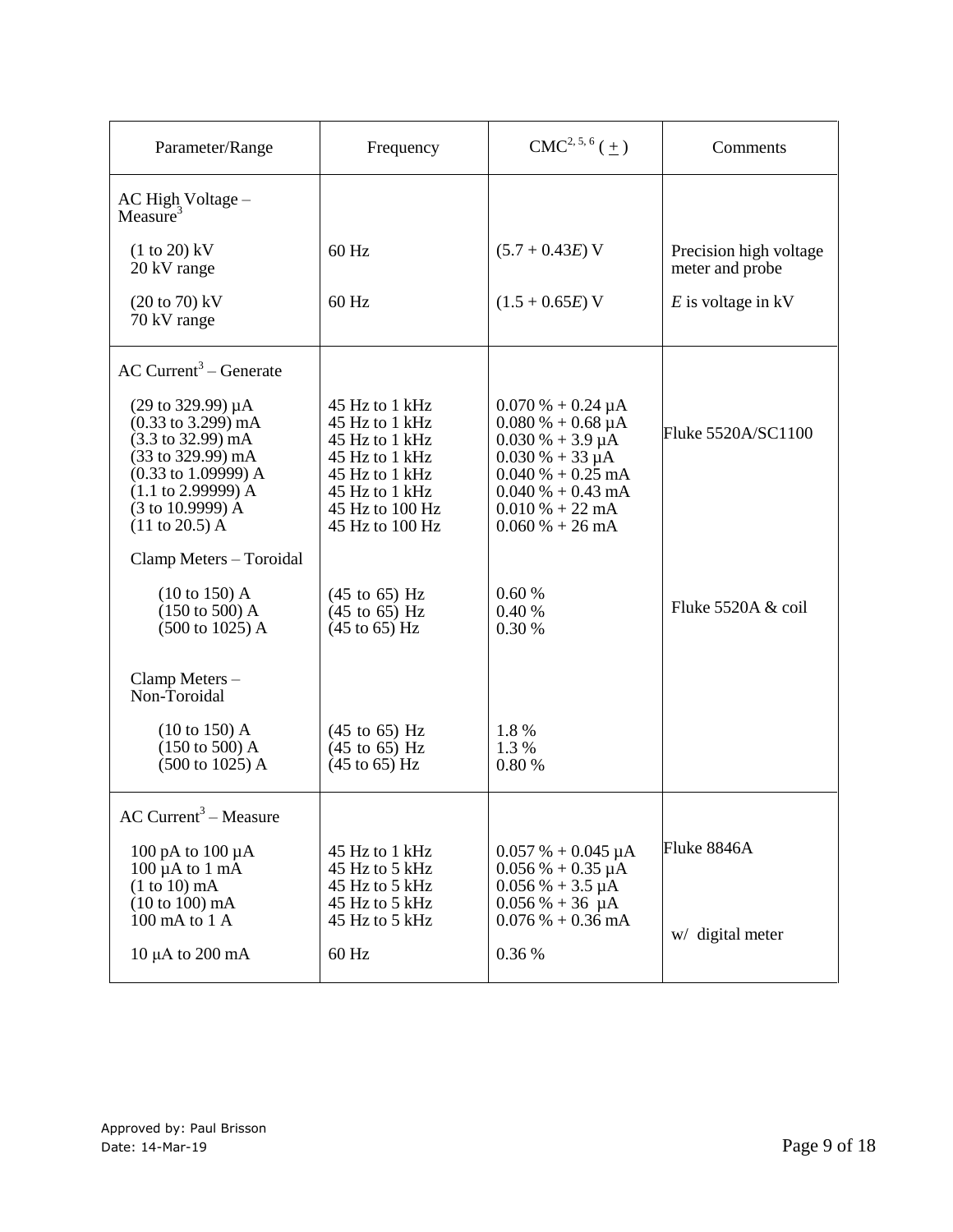| Parameter/Equipment                | Range                                                                                                                                                                                                                                                                                                                                                                                                                                                                                                                                                                                               | $CMC2, 5, 6, 7$ ( $\pm$ )                                                                                                                                                                                                                                                                                                                                                                                                                                                                                                    | Comments                                                                   |
|------------------------------------|-----------------------------------------------------------------------------------------------------------------------------------------------------------------------------------------------------------------------------------------------------------------------------------------------------------------------------------------------------------------------------------------------------------------------------------------------------------------------------------------------------------------------------------------------------------------------------------------------------|------------------------------------------------------------------------------------------------------------------------------------------------------------------------------------------------------------------------------------------------------------------------------------------------------------------------------------------------------------------------------------------------------------------------------------------------------------------------------------------------------------------------------|----------------------------------------------------------------------------|
| Resistance <sup>3</sup> – Generate | (0 to 10.9999) Ω<br>$(11$ to 32.999) Ω<br>(33 to 109.9999) Ω<br>$(110 \text{ to } 329.9999) \Omega$<br>330 $\Omega$ to 1.099999 k $\Omega$<br>$(1.1 \text{ to } 3.29999) \text{ k}\Omega$<br>$(3.3 \text{ to } 10.99999) \text{ k}\Omega$<br>$(11$ to 32.99999) kΩ<br>(33 to 109.9999) $k\Omega$<br>$(110 \text{ to } 329.9999) \text{ k}\Omega$<br>330 k $\Omega$ to 1.099999 M $\Omega$<br>$(1.1 \text{ to } 3.299999) \text{ M}\Omega$<br>(3.3 to 10.99999) $M\Omega$<br>(11 to 32.99999) $MΩ$<br>(33 to 109.9999) $M\Omega$<br>(110 to 329.9999) ΜΩ<br>$(330 \text{ to } 1100) \text{ M}\Omega$ | $0.0015% + 0.78$ m $\Omega$<br>$0.0025\% + 1.2 \text{ m}\Omega$<br>$0.0023 % + 1.1 mΩ$<br>$0.0023\% + 1.8 \text{ m}\Omega$<br>$0.0088\% + 13 \text{ mA}$<br>$0.0017\% + 74 \text{ m}\Omega$<br>$0.0021\% + 130 \text{ m}\Omega$<br>$0.0022\% + 480 \text{ m}\Omega$<br>$0.0022\% + 1.2\Omega$<br>$0.0026\% + 5.2\Omega$<br>$0.0026 % + 13 Ω$<br>$0.0048~\%$ + 91 $\Omega$<br>$0.012\% + 390\Omega$<br>$0.020\% + 4.8 \text{ k}\Omega$<br>$0.033\% + 24 k\Omega$<br>$0.24 % + 0.41 M\Omega$<br>$2.0\% + 0.50\,\text{M}\Omega$ | Fluke 5520A/SC1100                                                         |
| <b>Fixed Points</b>                | $10 \mu\Omega$<br>$100 \mu\Omega$<br>$1 \text{ m}\Omega$<br>$10 \text{ mA}$<br>$100 \text{ m}\Omega$<br>$1 \Omega$<br>$10 \Omega$                                                                                                                                                                                                                                                                                                                                                                                                                                                                   | 0.27 %<br>0.027 %<br>0.017 %<br>0.015 %<br>0.014%<br>0.013 %<br>0.013 %                                                                                                                                                                                                                                                                                                                                                                                                                                                      | For the calibration<br>of resistance<br>measurement<br>devices             |
|                                    | 10 μ $\Omega$ to 100 μ $\Omega$<br>$0.1 \text{ m}\Omega$ to 1 m $\Omega$<br>1 m $\Omega$ to 10 m $\Omega$<br>10 m $\Omega$ to 100 m $\Omega$<br>100 m $\Omega$ to 1 $\Omega$<br>1 $\Omega$ to 10 $\Omega$                                                                                                                                                                                                                                                                                                                                                                                           | 0.0030%<br>0.015 %<br>0.015 %<br>0.0080 %<br>0.0090 %<br>0.0090 %                                                                                                                                                                                                                                                                                                                                                                                                                                                            | Measure capability<br>using standard<br>resistors and transfer<br>standard |
| Resistance <sup>3</sup> – Measure  | 100 μ $\Omega$ to 10 $\Omega$<br>$(10 \text{ to } 100) \Omega$<br>$100$ Ω to 1 kΩ<br>$(1 \text{ to } 10) \text{ k}\Omega$<br>$(10 \text{ to } 100) \text{ k}\Omega$<br>$100 \text{ k}\Omega$ to $1 \text{ M}\Omega$<br>$(1 \text{ to } 10) \text{ M}\Omega$<br>$(10 \text{ to } 100) \text{ M}\Omega$                                                                                                                                                                                                                                                                                               | $0.0010\% + 0.21 \text{ m}\Omega$<br>$0.0010\% + 0.62 \text{ m}\Omega$<br>$0.0010\% + 3.0 \text{ mA}$<br>$0.0010\% + 0.030\,\text{m}\Omega$<br>$0.0010\% + 0.32 \text{ m}\Omega$<br>$0.0015\% + 5.2\Omega$<br>$0.0050\% + 230\,\Omega$<br>$0.050\% + 13 k\Omega$                                                                                                                                                                                                                                                             | Fluke 8846A                                                                |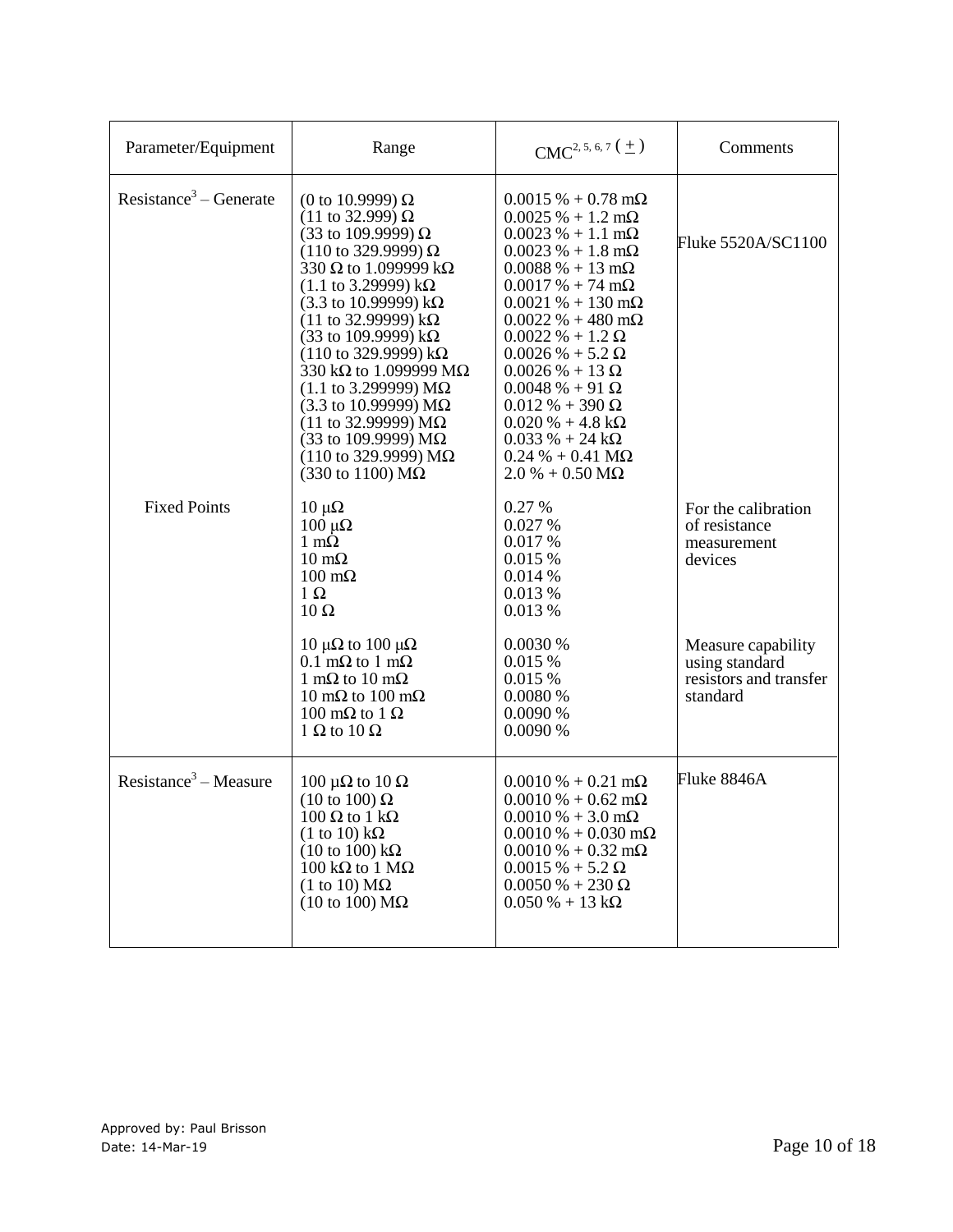| Parameter/Range                                                                                                                                                                                                                                                                                                                                                                                                                                                                                                                                                                                                                                                                               | Frequency                                                                                                                                                                                                                                                                                                                                                                      | $CMC2, 5(\pm)$                                                                                                                                                                                                                                                                                                                                                                                                                       | <b>Comments</b>    |
|-----------------------------------------------------------------------------------------------------------------------------------------------------------------------------------------------------------------------------------------------------------------------------------------------------------------------------------------------------------------------------------------------------------------------------------------------------------------------------------------------------------------------------------------------------------------------------------------------------------------------------------------------------------------------------------------------|--------------------------------------------------------------------------------------------------------------------------------------------------------------------------------------------------------------------------------------------------------------------------------------------------------------------------------------------------------------------------------|--------------------------------------------------------------------------------------------------------------------------------------------------------------------------------------------------------------------------------------------------------------------------------------------------------------------------------------------------------------------------------------------------------------------------------------|--------------------|
| Capacitance <sup>3</sup>                                                                                                                                                                                                                                                                                                                                                                                                                                                                                                                                                                                                                                                                      |                                                                                                                                                                                                                                                                                                                                                                                |                                                                                                                                                                                                                                                                                                                                                                                                                                      |                    |
| $(0.19 \text{ to } 0.3999) \text{ nF}$<br>$(0.4 \text{ to } 1.099) \text{ nF}$<br>$(1.1 \text{ to } 3.2999) \text{ nF}$<br>$(3.3 \text{ to } 10.9999) \text{ nF}$<br>$(11 \text{ to } 32.9999) \text{ nF}$<br>(33 to 109.999) nF<br>$(110 \text{ to } 329.999) \text{ nF}$<br>$(0.33 \text{ to } 1.09999) \mu F$<br>$(1.1 \text{ to } 3.29999) \mu F$<br>$(3.3 \text{ to } 10.9999) \,\mu\text{F}$<br>$(11 \text{ to } 32.9999) \mu F$<br>$(33 \text{ to } 109.999) \mu F$<br>$(110 \text{ to } 329.999) \mu F$<br>0.33 $\mu$ F to 1.09999 mF<br>$(1.1 \text{ to } 3.2999) \text{ mF}$<br>$(3.3 \text{ to } 10.9999) \text{ mF}$<br>$(11 to 32.9999)$ mF<br>$(33 \text{ to } 110) \text{ mF}$ | 10 Hz to $10 \text{ kHz}$<br>10 Hz to $10 \text{ kHz}$<br>10 Hz to $3$ kHz<br>$10$ Hz to 1 kHz<br>$10$ Hz to 1 kHz<br>10 Hz to $1$ kHz<br>10 Hz to $1$ kHz<br>$(10 \text{ to } 600) \text{ Hz}$<br>(10 to 300) Hz<br>(10 to 150) Hz<br>(10 to 120) Hz<br>(10 to 80) Hz<br>DC to $50$ Hz<br>$DC$ to 20 Hz<br>DC to $6$ Hz<br>$DC$ to $2$ Hz<br>DC to $0.6$ Hz<br>DC to $0.2$ Hz | $0.43\% + 0.0080$ nF<br>$0.37\% + 0.0080$ nF<br>$0.39\% + 0.0080$ nF<br>$0.12\% + 0.016$ nF<br>$0.20\% + 0.077$ nF<br>$0.19\% + 0.080$ nF<br>$0.19\% + 0.24$ nF<br>$0.19% + 0.27$ nF<br>$0.19\% + 2.4$ nF<br>$0.19\% + 8.0$ nF<br>$0.37\% + 5.2$ nF<br>$0.35\% + 79$ nF<br>$0.35\% + 0.24 \,\mu F$<br>$0.35\% + 0.79 \,\mu F$<br>$0.35\% + 2.4 \,\mu F$<br>$0.41\% + 1.4 \,\mu F$<br>$0.68\% + 11 \,\mu F$<br>$0.82\% + 140 \,\mu F$ | Fluke 5520A/SC1100 |

### III. Mechanical

| Parameter/Equipment                                                          | Range                                                                                                                                                         | CMC $(\pm)$                                                              | Comments                                                       |
|------------------------------------------------------------------------------|---------------------------------------------------------------------------------------------------------------------------------------------------------------|--------------------------------------------------------------------------|----------------------------------------------------------------|
| Torque Wrenches $\&$<br>$S$ crewdrivers –<br>Clockwise                       | 10 in $ozf$ to 50 in lbf<br>$50$ in lbf to $1000$ in lbf<br>$(50 \text{ to } 600)$ ft $\cdot$ lbf                                                             | 0.80%<br>0.70%<br>0.40%                                                  | Electronic<br>transducer system                                |
| Indirect Verification of<br><b>Rockwell Hardness</b><br>Testers <sup>3</sup> | HRBW:<br>$(40 \text{ to } 45)$ HRBW<br>(70 to 75) HRBW<br>(85 to 90) HRBW<br>HRC:<br>$(20 \text{ to } 25)$ HRC<br>(40 to 45) HRC<br>$(60 \text{ to } 65)$ HRC | 1.1 HRBW<br>$0.67$ HRBW<br>0.49 HRBW<br>0.41 HRC<br>0.37 HRC<br>0.35 HRC | <b>ASTM E18</b><br>Standardized test<br>blocks per ASTM<br>E18 |
| Pressure – Indicators $\&$<br>Gages                                          | $(10 to 300)$ psi<br>$(20 \text{ to } 10\,000) \text{ psi}$                                                                                                   | $0.020\%$ fs<br>$0.020\%$ fs                                             | Fluke 2700G                                                    |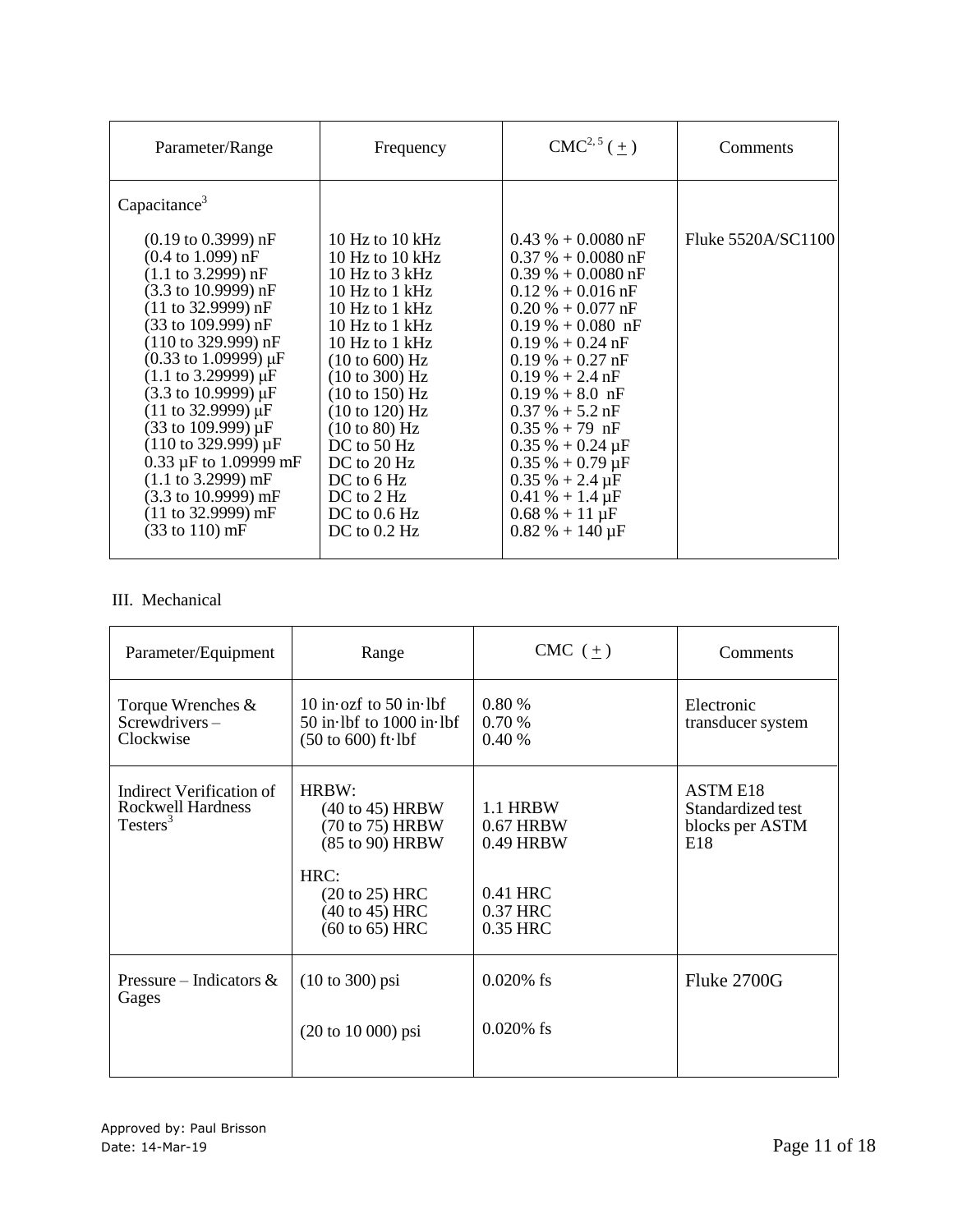| -60inHg<br>Vacuum | $0.025%$ fs | DPI610 |
|-------------------|-------------|--------|
|-------------------|-------------|--------|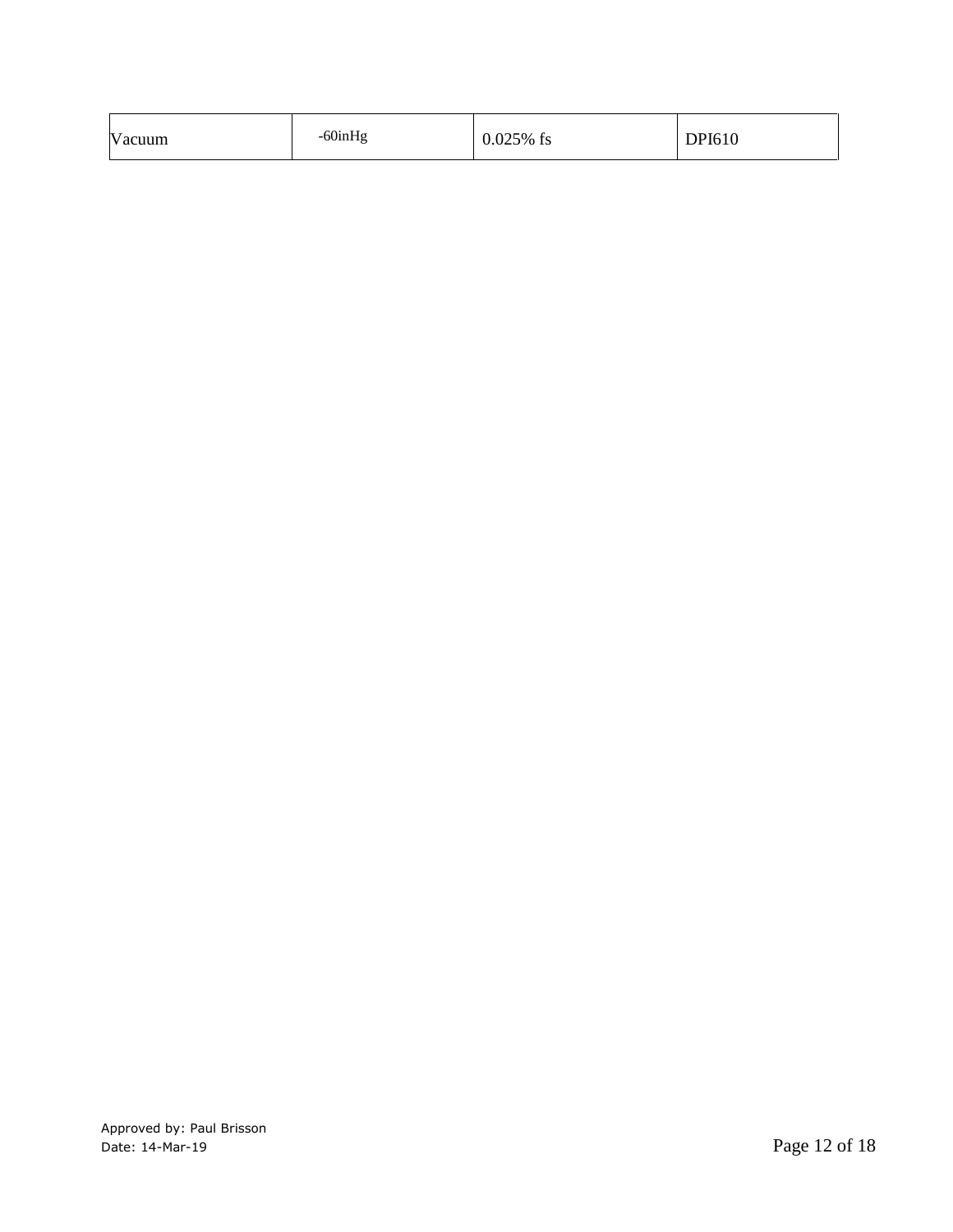| Parameter/Equipment                          | Range                                                                                                                                                                                                                                                                                                                                                                       | CMC $(\pm)$                                                                                                                                                                                                                                                                                                                             | Comments                                                                  |
|----------------------------------------------|-----------------------------------------------------------------------------------------------------------------------------------------------------------------------------------------------------------------------------------------------------------------------------------------------------------------------------------------------------------------------------|-----------------------------------------------------------------------------------------------------------------------------------------------------------------------------------------------------------------------------------------------------------------------------------------------------------------------------------------|---------------------------------------------------------------------------|
| <b>Balance and Scales</b><br>1 mg to $20$ kg | $(1 to 50)$ mg<br>$100$ mg<br>200 mg<br>500 mg<br>$\begin{array}{c} 1 & g \\ 2 & g \\ 5 & g \\ 10 & g \\ 20 & 5 \end{array}$<br>$20\,\mathrm{g}$<br>$\begin{array}{c} 50 \text{ g} \\ 100 \text{ g} \end{array}$<br>$200 \text{ g}$<br>500 g<br>1 kg<br>$2 \text{ kg}$<br>$5 \text{ kg}$<br>$10$ kg<br>$20 \text{ kg}$                                                      | $21 \mu g$<br>$33 \mu g$<br>34 µg<br>$29 \mu g$<br>$40 \mu g$<br>$43 \mu g$<br>44 µg<br>$64 \mu g$<br>$0.10$ mg<br>$0.14$ mg<br>$0.22$ mg<br>$0.43$ mg<br>$2.8$ mg<br>$11 \text{ mg}$<br>$20$ mg<br>63 mg<br>$110$ mg<br>190 mg                                                                                                         | <b>OIML Class E2 mass</b><br>pieces<br><b>ASTM Class 1 mass</b><br>pieces |
| Mass<br>$1$ mg to $20$ kg                    | $(1 \text{ to } 5)$ mg<br>10 <sub>mg</sub><br>$20$ mg<br>$50 \text{ mg}$<br>$100$ mg<br>200 mg<br>500 mg<br>$\frac{1}{2}$ g<br>$\frac{1}{5}$ g<br>$\frac{10}{2}$ g<br>$20\:{\rm g}$<br>$\frac{50 \text{ g}}{100 \text{ g}}$<br>200 g<br>300 g<br>$400\ \mathrm{g}$<br>$500\ \mathrm{g}$<br>$1 \text{ kg}$<br>$1.5 \text{ kg}$<br>2 kg<br>$5 \text{ kg}$<br>$10$ kg<br>20 kg | $7.3 \mu g$<br>$12 \mu g$<br>$12 \mu g$<br>$15 \mu g$<br>$19 \mu g$<br>$24 \mu g$<br>$29 \mu g$<br>$48 \mu g$<br>$57 \mu g$<br>$67 \mu g$<br>$78 \mu g$<br>$0.10$ mg<br>$0.12$ mg<br>$0.19$ mg<br>$0.36$ mg<br>$0.53$ mg<br>$0.78~\mathrm{mg}$<br>$0.88$ mg<br>1.8 mg<br>4.3 mg<br>4.9 mg<br>$9.1 \text{ mg}$<br>$0.029$ g<br>$0.059$ g | <b>OIML Class E2</b><br><b>ASTM Class 1</b><br>ASTM E617-2013             |

IV. Ther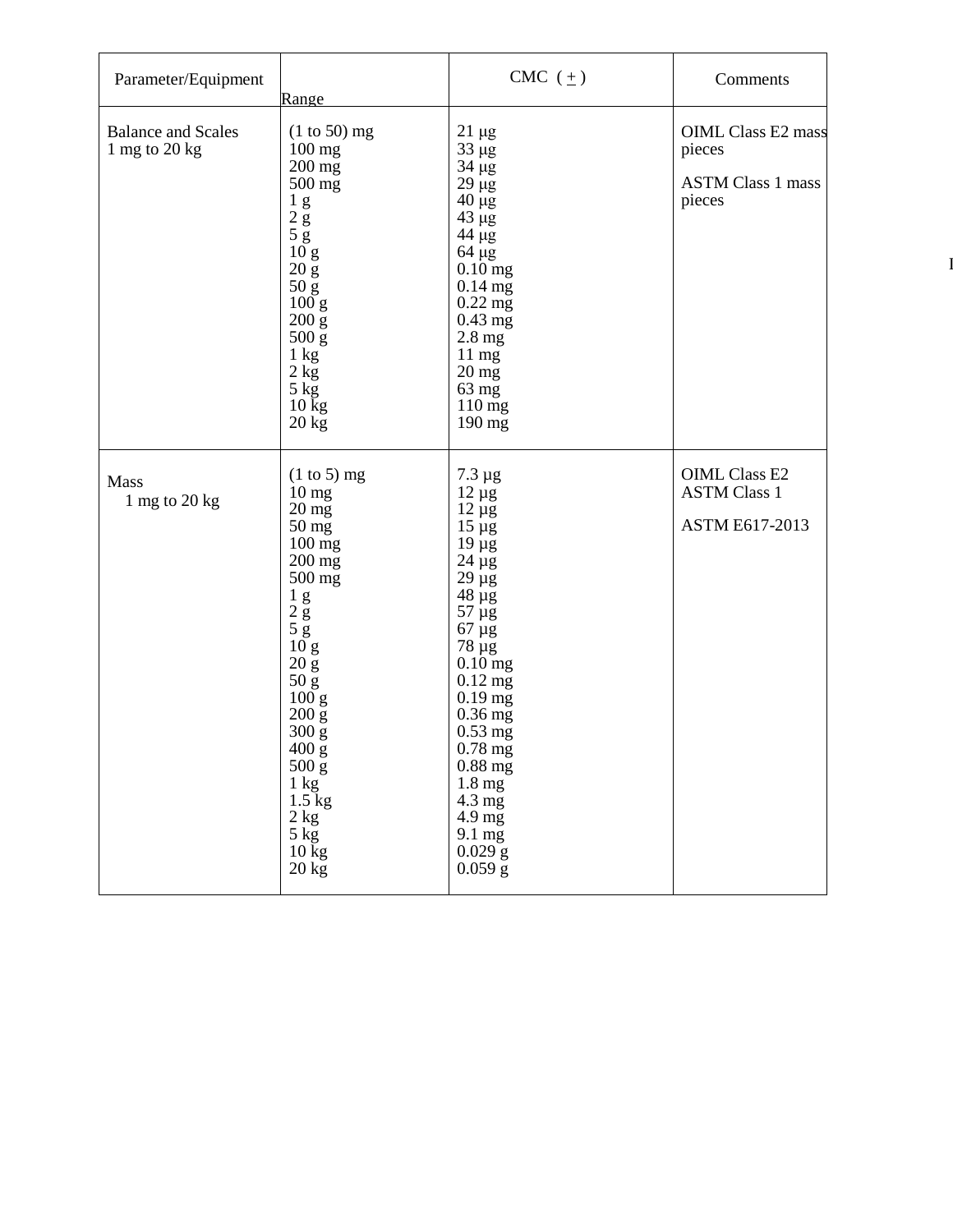### IV Time Frequency

| Parameter/Equipment                | Range                                    | $CMC2, 6(+)$                                                | <b>Comments</b>                    |
|------------------------------------|------------------------------------------|-------------------------------------------------------------|------------------------------------|
| 10 MHz Source <sub>3</sub>         | (Rubidium)                               | 10 MHz 0.03 nHz/Hz<br>Rubidium frequency                    | Standard referenced to<br>GPS      |
| Frequency – Measuring<br>Equipment | $0.01$ Hz to $2$ MHz<br>10 Hz to 500 MHz | 2.5 parts in $10^6 + 5.0 \mu$ Hz<br>5 parts in $10^7$ Hz/Hz | Fluke 5520a<br>HP 5343A            |
| $T$ imers <sup>3</sup>             | $60 s$ to 1 hr                           | 1.2 s                                                       | Reference stopwatch                |
| Stopwatches                        | 20 s to 24 hr                            | $13 \text{ ms/h}$                                           | <b>NIST Publication 960-</b><br>12 |

# V. Acoustic

| Parameter/Equipment | Range                              | $CMC (+)$ | Comments      |
|---------------------|------------------------------------|-----------|---------------|
| Sound Level         | Up to 120 dB $\omega$ 125 Hz<br>to | 1.5 dB    | Extech 407736 |

## VI. Electrical – RF/Microwave

 $\frac{4}{\sqrt{2}}$ 

| Parameter/Equipment                                                                                                                          | Range                               | $CMC^2(\pm)$                                               | Comments                                |
|----------------------------------------------------------------------------------------------------------------------------------------------|-------------------------------------|------------------------------------------------------------|-----------------------------------------|
| Attenuation <sup>3</sup> –<br>$(1 \text{ to } 2)$ dB<br>$(3 \text{ to } 4)$ dB<br>$(5 \text{ to } 6)$ dB<br>$(7 \text{ to } 10)$ dB<br>11 dB | $DC$ to 12.4 GHz                    | $0.77$ dB<br>$0.83$ dB<br>$0.90$ dB<br>$0.98$ dB<br>1.1 dB | <b>HP 8494B</b><br>1 dB step attenuator |
| $(1 to 6)$ dB $(6)$<br>to 9) $dB(10)$<br>to $11$ ) dB                                                                                        | $(12.4 \text{ to } 18) \text{ GHz}$ | $1.3 \text{ dB}$<br>$1.4 \text{ dB}$<br>1.5 dB             |                                         |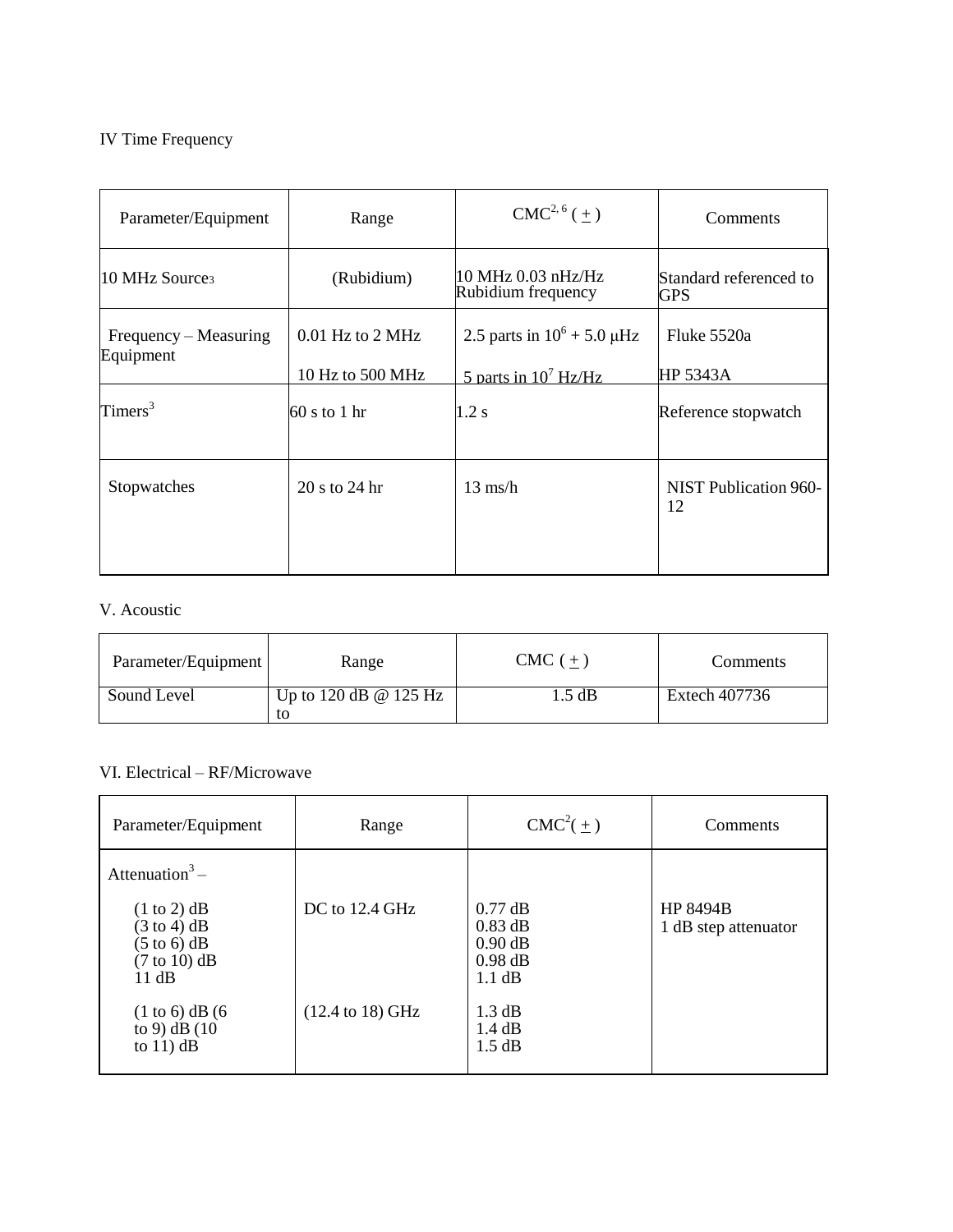| Attenuation <sup>3</sup> – (cont)                                                                |                                     |                                                                                                                      |                                          |
|--------------------------------------------------------------------------------------------------|-------------------------------------|----------------------------------------------------------------------------------------------------------------------|------------------------------------------|
| 10 dB<br>20 dB<br>30 dB<br>40 dB<br>50 dB<br>60 dB<br>70dB<br>80 dB<br>90 dB<br>100 dB<br>110 dB | DC to 12.4 GHz                      | $0.91$ dB<br>1.1 dB<br>1.3 dB<br>1.6 dB<br>1.9 dB<br>2.2 dB<br>2.6 dB<br>2.9 dB<br>3.2 dB<br>3.6 dB<br>3.9 dB        | <b>HP 8496B</b><br>10 dB step attenuator |
| 10dB<br>20 dB<br>30 dB<br>40 dB<br>50 dB<br>60 dB<br>70dB<br>80 dB<br>90 dB<br>100 dB<br>110dB   | $(12.4 \text{ to } 18) \text{ GHz}$ | 1.2 dB<br>1.4 dB<br>1.7 dB<br>2.1 dB<br>2.5 dB<br>3.0 dB<br>3.4 dB<br>3.9 dB<br>4.3 dB<br>$4.8 \text{ dB}$<br>5.2 dB |                                          |

| Parameter/Equipment                                                                                  | Range                                                             | $CMC2(+)$                           | Comments                                                           |
|------------------------------------------------------------------------------------------------------|-------------------------------------------------------------------|-------------------------------------|--------------------------------------------------------------------|
| $RF$ Power (Tuned)–<br>Measure3                                                                      |                                                                   |                                     |                                                                    |
| $(10 to -100)$ dBm<br>$(-100 \text{ to } -120) \text{ dBm}$<br>$(-120 \text{ to } -127) \text{ dBm}$ | $(0.1 \text{ to } 1.3) \text{ GHz}$                               | $0.18$ dB<br>$0.22$ dB<br>$0.37$ dB | HP 8902A $w$ opt 050 and<br>HP 11722A power sensor                 |
| $(10 to -100)$ dBm<br>$(-100 \text{ to } -120) \text{ dBm}$                                          | $(1.3 \text{ to } 26.5) \text{ GHz}$                              | $0.29$ dB<br>0.31dB                 | HP 8902A w/ 11793A<br>down converter and HP<br>11792A power sensor |
| <b>RF</b> Absolute<br>Power - Measure                                                                |                                                                   |                                     |                                                                    |
| 100 MHz to 26.5 GHz<br>100 kHz to 26.5 GHz                                                           | $(-70 \text{ to } -20) \text{ dB}$ $(-20 \text{ to }$<br>$10)$ dB | 0.16 dB<br>$0.16$ dB                | <b>HP E4416A</b><br>w/8481A/8482A/8485A/D                          |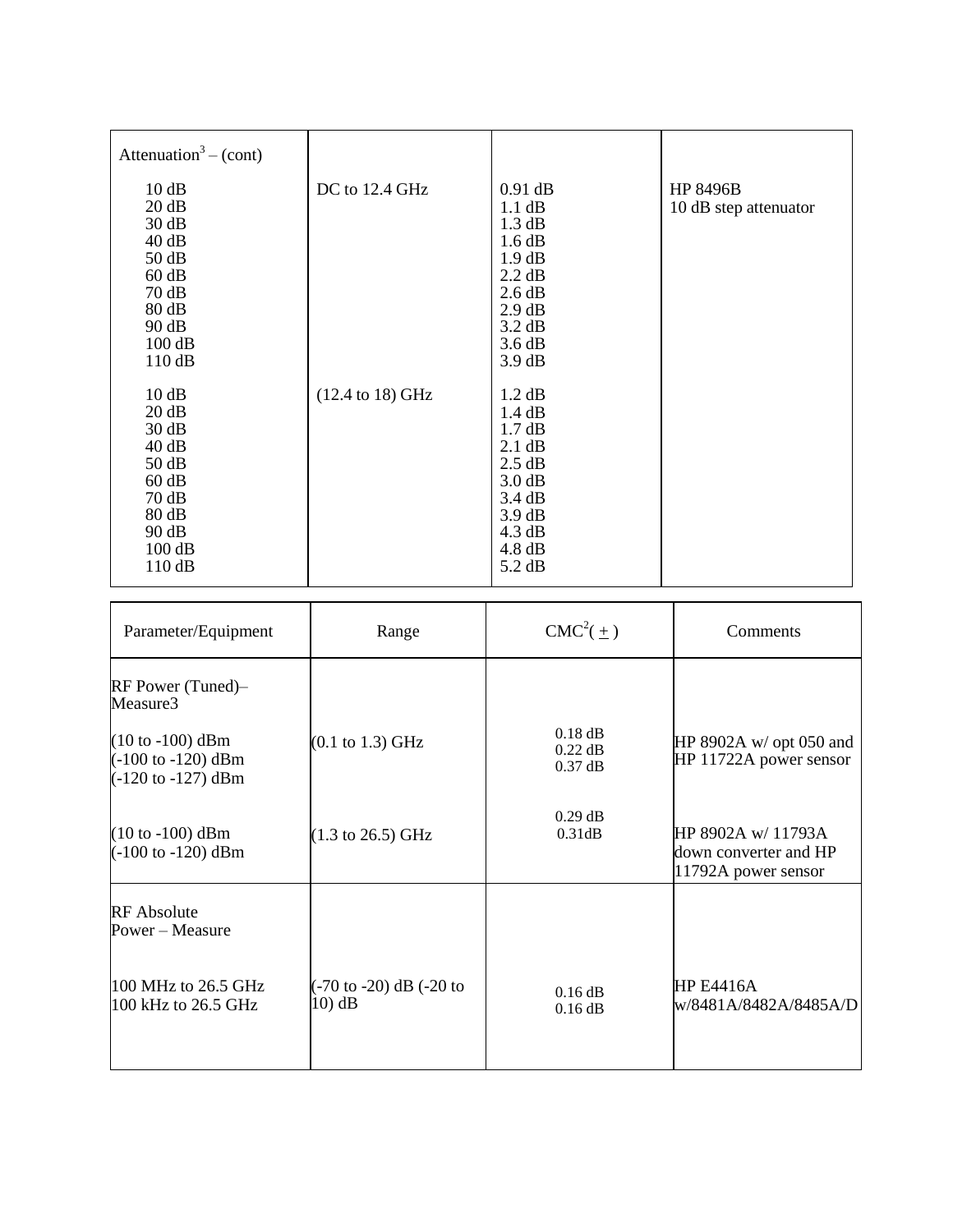| RF Power – Generate3                                                                                                                                                                                      |                                                          |                                                                              |                 |
|-----------------------------------------------------------------------------------------------------------------------------------------------------------------------------------------------------------|----------------------------------------------------------|------------------------------------------------------------------------------|-----------------|
| $(+13 \text{ to } -56) \text{ dBm}$                                                                                                                                                                       | 0.001 Hz to 10 MHz                                       | $0.24$ dB                                                                    | HP 3325A        |
| $(-13 \text{ to } -16) \text{ dBm}$<br>$(-16 \text{ to } -56) \text{ dBm}$                                                                                                                                | 10Mhz to 20 MHz                                          | $0.69$ dB<br>1.0 dB                                                          |                 |
| $(0 to -18)$ dBm<br>$(-20 \text{ to } -58) \text{ dBm}$<br>$(-60 \text{ to } -98) \text{ dBm}$                                                                                                            | 200 Hz to 81 MHz<br>200 Hz to 81 MHz<br>200 Hz to 81 MHz | $0.05$ dB<br>$0.11$ dB<br>$0.23$ dB                                          |                 |
| $(+10 \text{ to } -9.95) \text{ dBm}$<br>$(-10 \text{ to } -19.95)$ dBm $(-20 \text{ to } -19.95)$<br>$(49.95)$ dBm $(-50$ to $-79.95)$<br>dBm (-80 to -100) dbm<br>$(-100 \text{ to } -110) \text{ dBm}$ | $(0.05 \text{ to } 2.3) \text{ GHz}$                     | 1.0 dB<br>1.4 dB<br>$1.7 \text{ dB}$<br>$2.1 \text{ dB}$<br>2.4 dB<br>3.4 dB | <b>HP 8340B</b> |

| Parameter/Equipment                                                                                                                                                                                                                                                      | Range                               | $CMC^2(\pm)$                                                                                                                   | Comments        |
|--------------------------------------------------------------------------------------------------------------------------------------------------------------------------------------------------------------------------------------------------------------------------|-------------------------------------|--------------------------------------------------------------------------------------------------------------------------------|-----------------|
| $RF Power - Generate^3$<br>(cont)                                                                                                                                                                                                                                        |                                     |                                                                                                                                |                 |
| $(+18 \text{ to } +10) \text{ dBm}$<br>$(+10 \text{ to } -9.95) \text{ dBm}$<br>$(-10 \text{ to } -19.95) \text{ dBm}$<br>(-20 to -49.95) dBm<br>$(-50 \text{ to } -79.95) \text{ dBm}$<br>$(-80 \text{ to } -100) \text{ dbm}$<br>$(-100 \text{ to } -110) \text{ dBm}$ | $(2.3 \text{ to } 20) \text{ GHz}$  | $2.1 \text{ dB}$<br>1.8 dB<br>$2.3 \text{ dB}$<br>$2.7 \text{ dB}$<br>3.0 dB<br>$3.4 \text{ dB}$<br>$4.3 \text{ dB}$           | <b>HP 8340B</b> |
| $(+18 \text{ to } +10) \text{ dBm}$<br>$(+10 \text{ to } -9.95) \text{ dBm}$<br>$(-10 \text{ to } -19.95) \text{ dBm}$<br>$(-20 \text{ to } -49.95) \text{ dBm}$<br>$(-50 \text{ to } -79.95) \text{ dBm}$<br>(-80 to -100) dbm<br>$(-100 \text{ to } -110) \text{ dBm}$ | $(20 \text{ to } 26.5) \text{ GHz}$ | $2.7 \text{ dB}$<br>$2.3 \text{ dB}$<br>$2.9 \text{ dB}$<br>$3.2 \text{ dB}$<br>3.6 dB<br>$4.0 \text{ dB}$<br>$4.3 \text{ dB}$ |                 |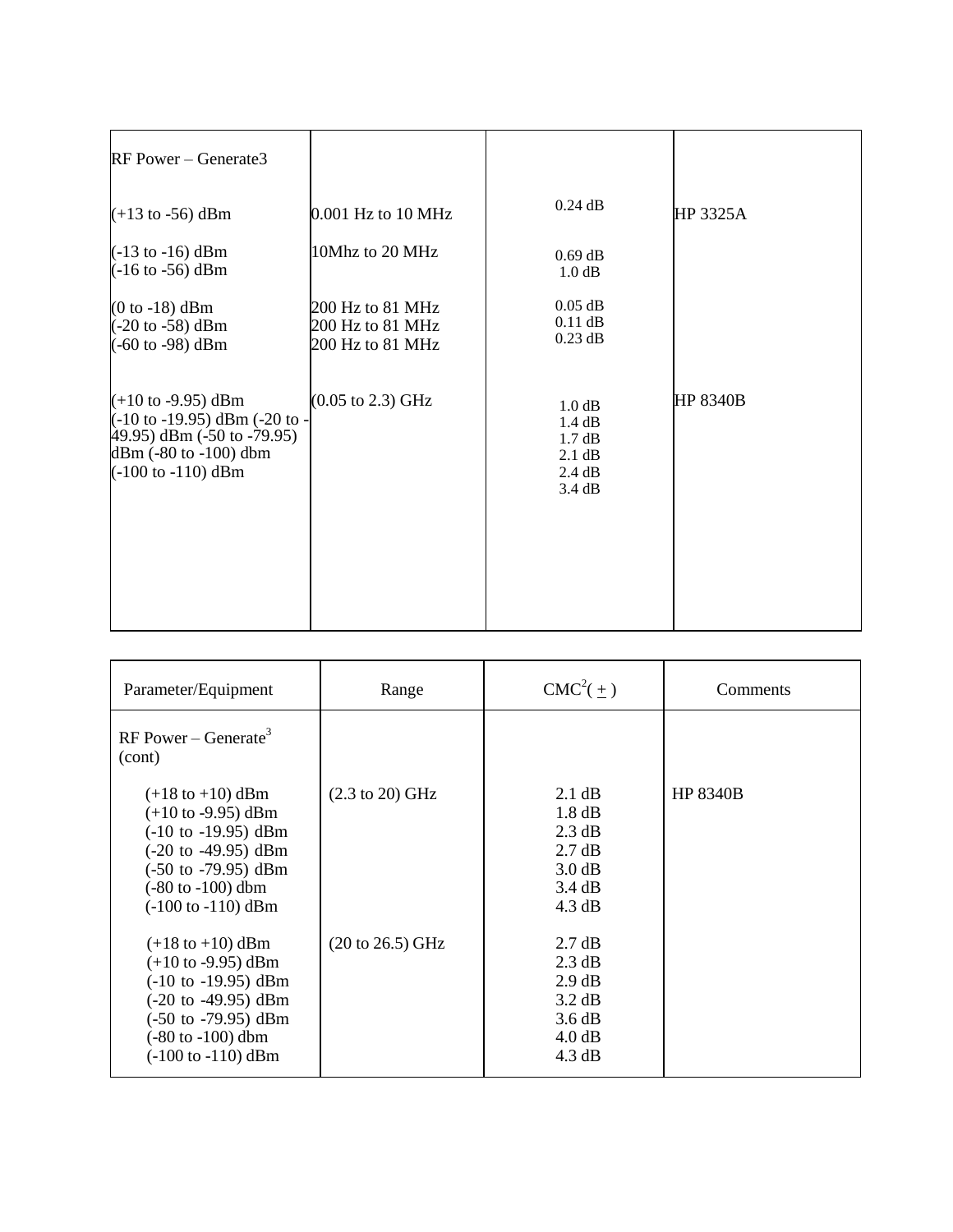| Amplitude Modulation-<br>Measure <sup>3</sup>  |                                    |                    |                                      |
|------------------------------------------------|------------------------------------|--------------------|--------------------------------------|
| Rate: 50 Hz to 10 kHz<br>Depths: 5 % to 99 %   | 150 kHz to 10 MHz                  | $2.8 \% + 1$ digit | HP 8902A w/HP<br>11722A power sensor |
| Rate: $20$ Hz to $10$ kHz<br>Depths: to 99 %   | 150 kHz to $10 \text{ MHz}$        | $3.8 \% + 1$ digit |                                      |
| Rate: 50 Hz to 50 kHz<br>Depths: 5 % to 99 %   | 10 MHz to 1.3 GHz                  | $1.7 % + 1 digit$  |                                      |
| Rate: 20 Hz to 100 kHz<br>Depths: to 99 %      | 10 MHz to 1.3 GHz                  | $3.7% + 1$ digit   |                                      |
| Rate: 50 Hz to 50 kHz<br>Depths: 5 % to 99 %   | $(1.3 \text{ to } 18) \text{ GHz}$ | $3.2 \% + 1$ digit | HP 8902A w/HP<br>11792A power sensor |
| Rate: 20 Hz to 100 kHz<br>Depths: to 99 %      | 10 MHz to 26.5 GHz                 | $4.7 \% + 1$ digit |                                      |
| Frequency Modulation-<br>Measure <sup>3</sup>  |                                    |                    |                                      |
| Rate: 20 Hz to 10 kHz<br>Dev: $\leq 40$ kHz pk | 250 kHz to 10 MHz                  | $2.9 % + 1 digit$  | HP 8902A w/HP<br>11722A power sensor |

| Parameter/Equipment                                   | Range               | $CMC2(+)$          | Comments                                |
|-------------------------------------------------------|---------------------|--------------------|-----------------------------------------|
| Frequency Modulation -<br>Measure <sup>3</sup> (cont) |                     |                    |                                         |
| Rate: $50$ Hz to $100$ kHz<br>Dev: $\leq 400$ kHz pk  | 10 MHz to $1.3$ GHz | $1.9 \% + 1$ digit | HP 8902A $w$ /HP<br>11792A power sensor |
| Rate: $20$ Hz to $200$ kHz<br>Dev: $\leq 400$ kHz pk  | 10 MHz to $1.3$ GHz | $6.0 % + 1$ digit  |                                         |
| Rate: $50$ Hz to $100$ kHz<br>Dev: $\leq 400$ kHz pk  | 10 MHz to 26.5 GHz  | $3.5 \% + 1$ digit |                                         |
| Rate: $20$ Hz to $200$ kHz<br>Dev: $\leq 400$ kHz pk  | 10 MHz to $1.3$ GHz | $6.6\% + 1$ digit  |                                         |